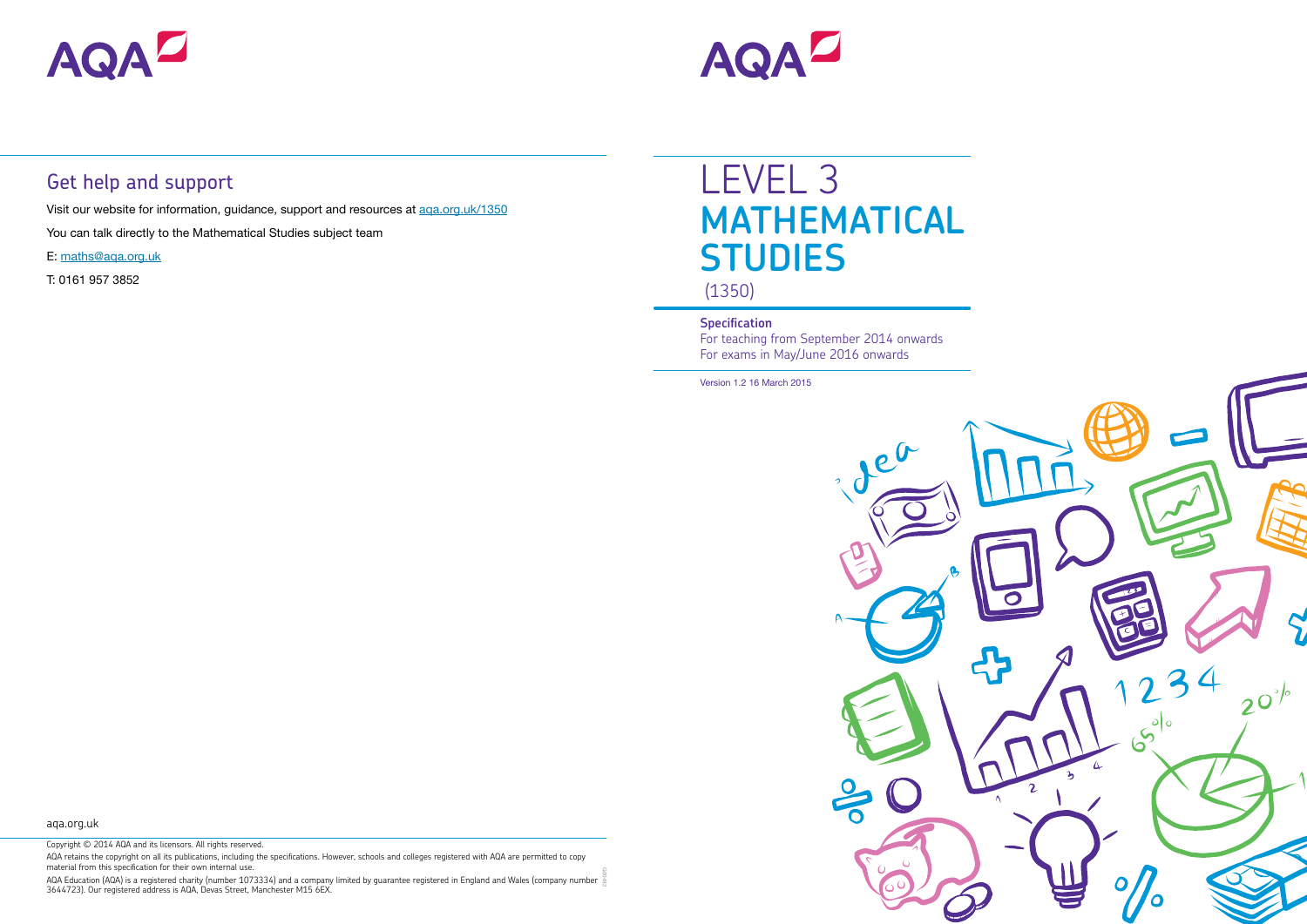# **Contents**

| Introduction                                                                                                                                                                                                                                                                                                                                                                                                                                                        | 5                                                                          |
|---------------------------------------------------------------------------------------------------------------------------------------------------------------------------------------------------------------------------------------------------------------------------------------------------------------------------------------------------------------------------------------------------------------------------------------------------------------------|----------------------------------------------------------------------------|
| 1.1<br>Why choose AQA for Level 3 Certificate Mathematical Studies<br>1.2<br>Support and resources to help you teach                                                                                                                                                                                                                                                                                                                                                | 5<br>5                                                                     |
| Specification at a glance                                                                                                                                                                                                                                                                                                                                                                                                                                           | 8                                                                          |
| Subject content                                                                                                                                                                                                                                                                                                                                                                                                                                                     | 10                                                                         |
| 3.1<br>Analysis of data<br>3.2<br>Maths for personal finance<br>3.3<br>Estimation<br>3.4<br>Critical analysis of given data and models (including spreadsheets and tabular data)<br>3.5<br>The normal distribution<br>3.6<br>Probabilities and estimation<br>3.7<br>Correlation and regression<br>3.8<br>Critical path analysis<br>3.9<br>Expectation<br>3.10 Cost benefit analysis<br>3.11 Graphical methods<br>3.12 Rates of change<br>3.13 Exponential functions | 10<br>12<br>14<br>14<br>15<br>16<br>16<br>18<br>18<br>19<br>20<br>20<br>21 |
| Scheme of assessment                                                                                                                                                                                                                                                                                                                                                                                                                                                | 22                                                                         |
| 4.1<br>Aims<br>4.2<br>Assessment objectives<br>4.3<br>Assessment weightings                                                                                                                                                                                                                                                                                                                                                                                         | 22<br>23<br>24                                                             |
| <b>General administration</b>                                                                                                                                                                                                                                                                                                                                                                                                                                       | 25                                                                         |
| 5.1<br>Entries and codes<br>5.2<br>Overlaps with other qualifications<br>5.3<br>Awarding grades and reporting results<br>Re-sits and shelf life<br>5.4<br>5.5<br>Previous learning and prerequisites<br>5.6<br>Access to assessment: diversity and inclusion<br>5.7<br>Working with AQA for the first time<br>5.8<br>Private candidates<br>5.9<br>Materials for use in the examination                                                                              | 25<br>25<br>25<br>25<br>26<br>26<br>27<br>27<br>27                         |
| <b>Grade descriptions</b>                                                                                                                                                                                                                                                                                                                                                                                                                                           | 28                                                                         |
|                                                                                                                                                                                                                                                                                                                                                                                                                                                                     |                                                                            |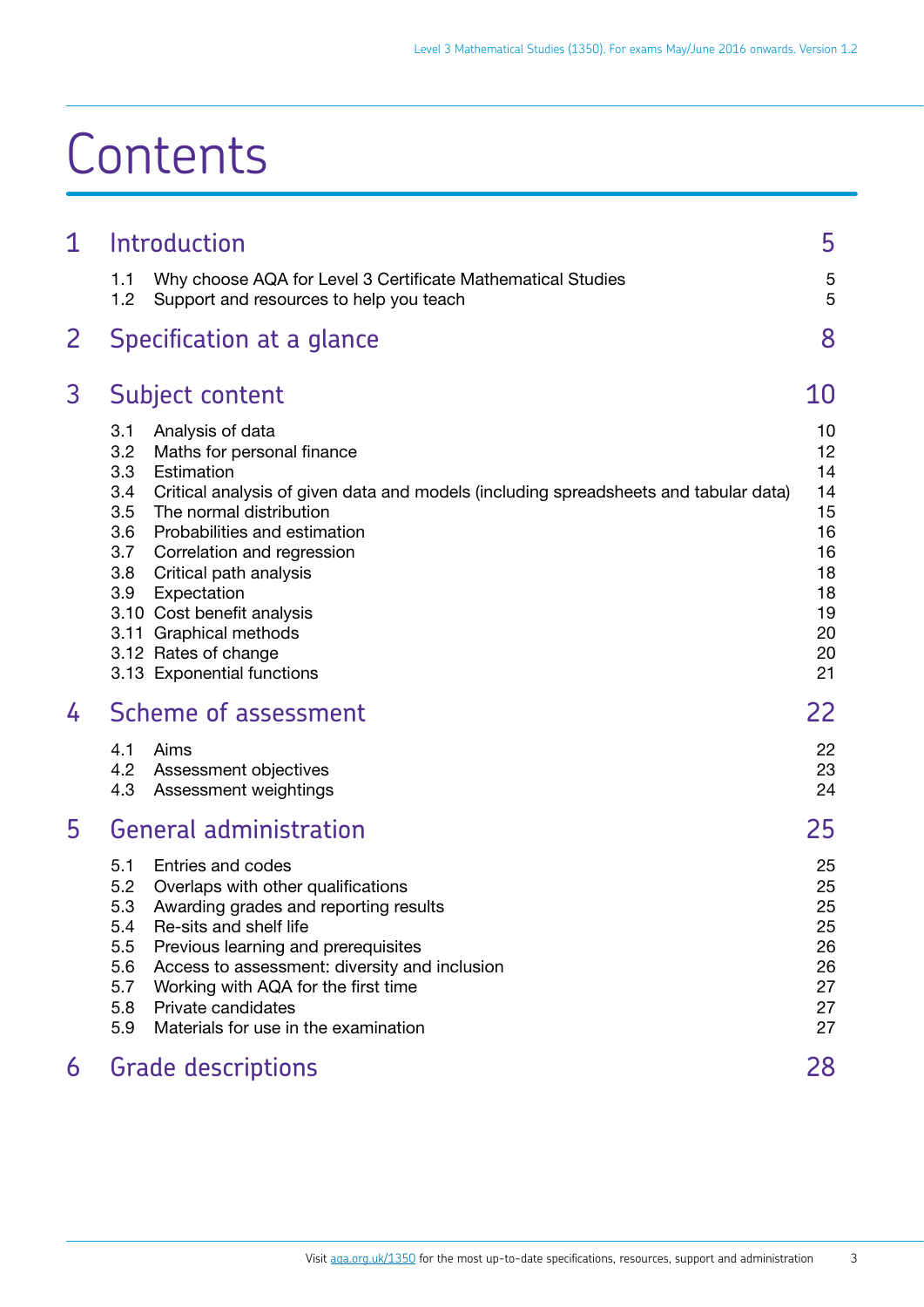|   | 7 Formulae sheet                                                                                                                                | 30             |
|---|-------------------------------------------------------------------------------------------------------------------------------------------------|----------------|
|   | Volume and surface area<br>7.2 Financial calculation – Annual Equivalent Rate (AER)<br>7.3 Financial calculation - Annual Percentage Rate (APR) | 30<br>30<br>30 |
| 8 | <b>Statistical tables</b>                                                                                                                       | 31             |
|   | Table 1 – normal distribution function<br>8.1<br>Table 2 – percentage points of the normal distribution<br>8.2                                  | 31<br>34       |

### Are you using the latest version of this specification?

- You will always find the most up-to-date version of this specification on our website at [aqa.org.uk/1350](http://aqa.org.uk/1350)
- We will write to you if there are significant changes to this specification.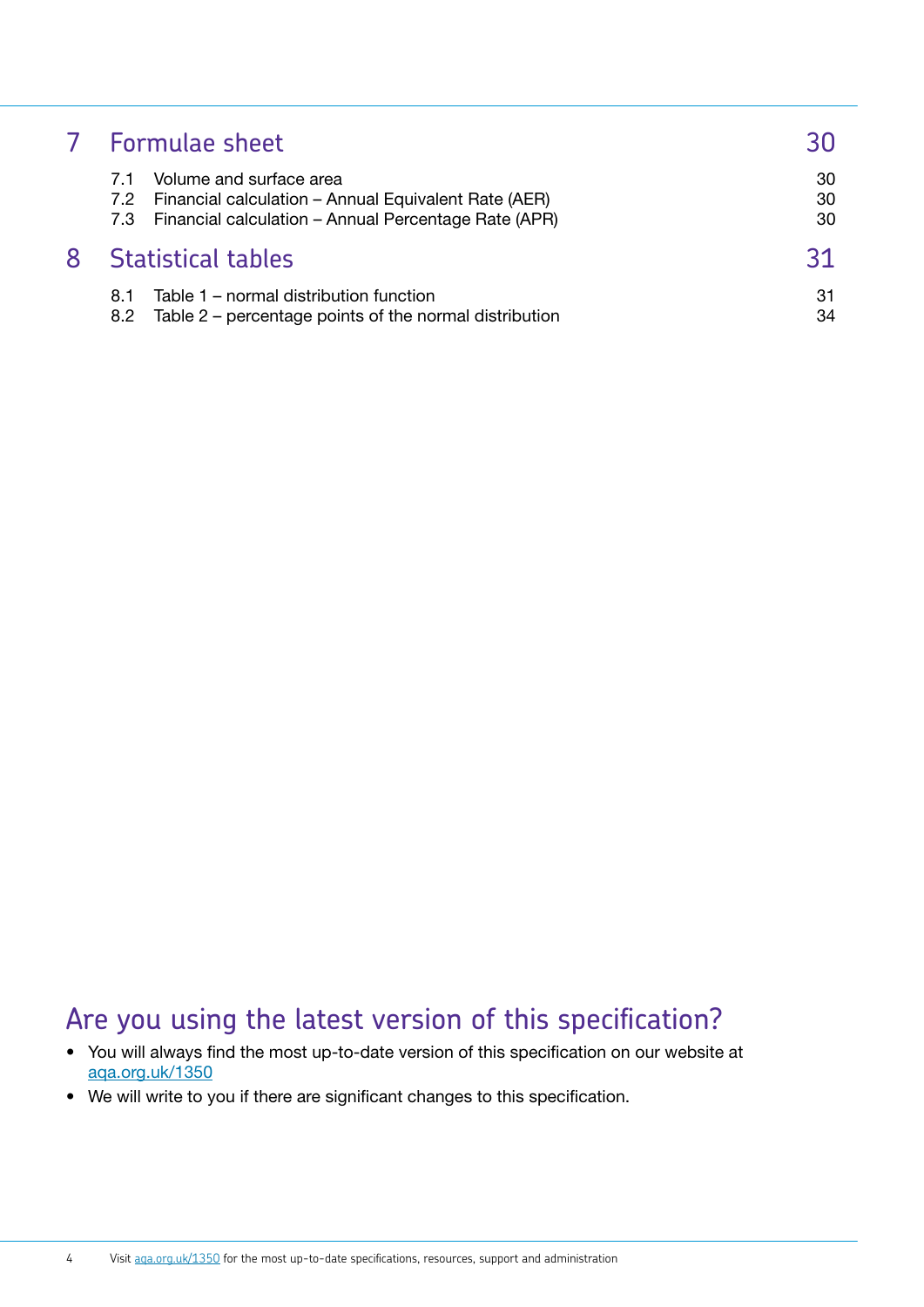# <span id="page-3-0"></span>1 Introduction

### 1.1 Why choose AQA for Level 3 Certificate Mathematical Studies

Maths is for everyone. It is diverse, engaging and essential in equipping students with the right skills to reach their future destination, whatever that may be. At AQA, we design qualifications and support to enable students to engage with, explore, enjoy and succeed in maths. By putting students at the heart of everything we do, our aim is to support teachers to shape what success in maths looks like for every student.

Our question papers are designed with students in mind. We're committed to ensuring that students are settled early in our exams and have the best possible opportunity to demonstrate their knowledge and understanding of maths, to ensure they achieve the results they deserve.

You can find out about all our Mathematics qualifications at [aqa.org.uk/maths](http://aqa.org.uk/maths)

## 1.2 Support and resources to help you teach

We know that support and resources are vital for your teaching and that you have limited time to find or develop good quality materials. So we've worked with experienced teachers to provide you with a range of resources that will help you confidently plan, teach and prepare for exams.

### Teaching resources

We have too many mathematical studies resources to list here so visit aga.org.uk/1350 to see them all. They include:

- route maps to allow you to plan how to deliver the specification in the way that will best suit you and your students
- exemplar questions and mark schemes
- training courses to help you deliver AQA Mathematical Studies qualifications.

### Preparing for exams

Visit [aqa.org.uk/1350](http://www.aqa.org.uk/1350) for everything you need to prepare for our exams, including:

- past papers, mark schemes and examiners' reports
- specimen papers and mark schemes for new courses
- exemplar student answers with examiner commentaries.

### Analyse your students' results with Enhanced Results Analysis (ERA)

Find out which questions were the most challenging, how the results compare to previous years and where your students need to improve. ERA, our free online results analysis tool, will help you see where to focus your teaching. Register at [aqa.org.uk/era](http://www.aqa.org.uk/era)

For information about results, including maintaining standards over time, grade boundaries and our post-results services, visit [aqa.org.uk/results](http://www.aqa.org.uk/results)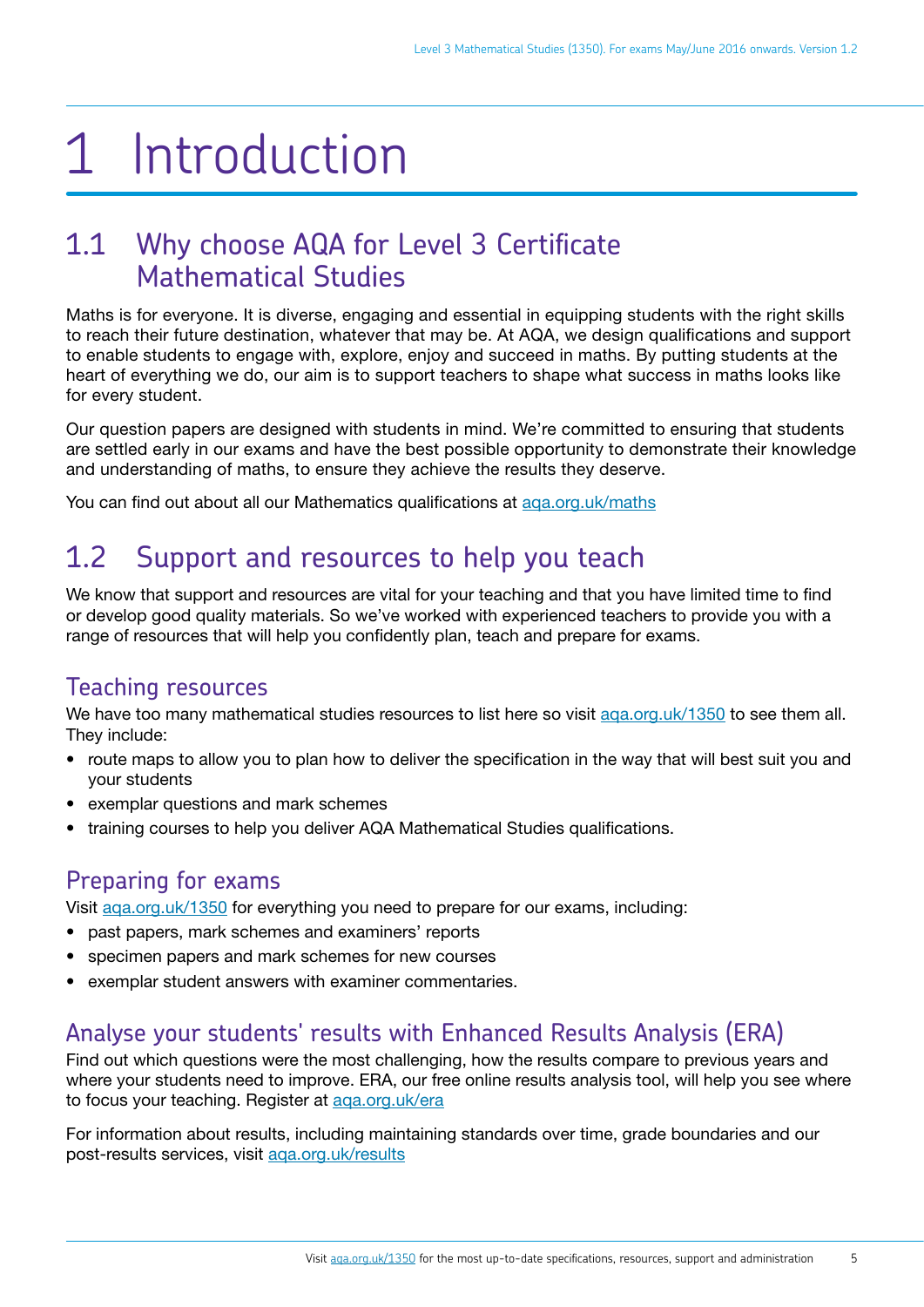#### Keep your skills up to date with professional development

Wherever you are in your career, there's always something new to learn. As well as subject-specific training, we offer a range of courses to help boost your skills.

- Improve your teaching skills in areas including differentiation, teaching literacy and meeting Ofsted requirements.
- Prepare for a new role with our leadership and management courses.

You can attend a course at venues around the country, in your school or online – whatever suits your needs and availability. Find out more at [coursesandevents.aqa.org.uk](http://coursesandevents.aqa.org.uk/)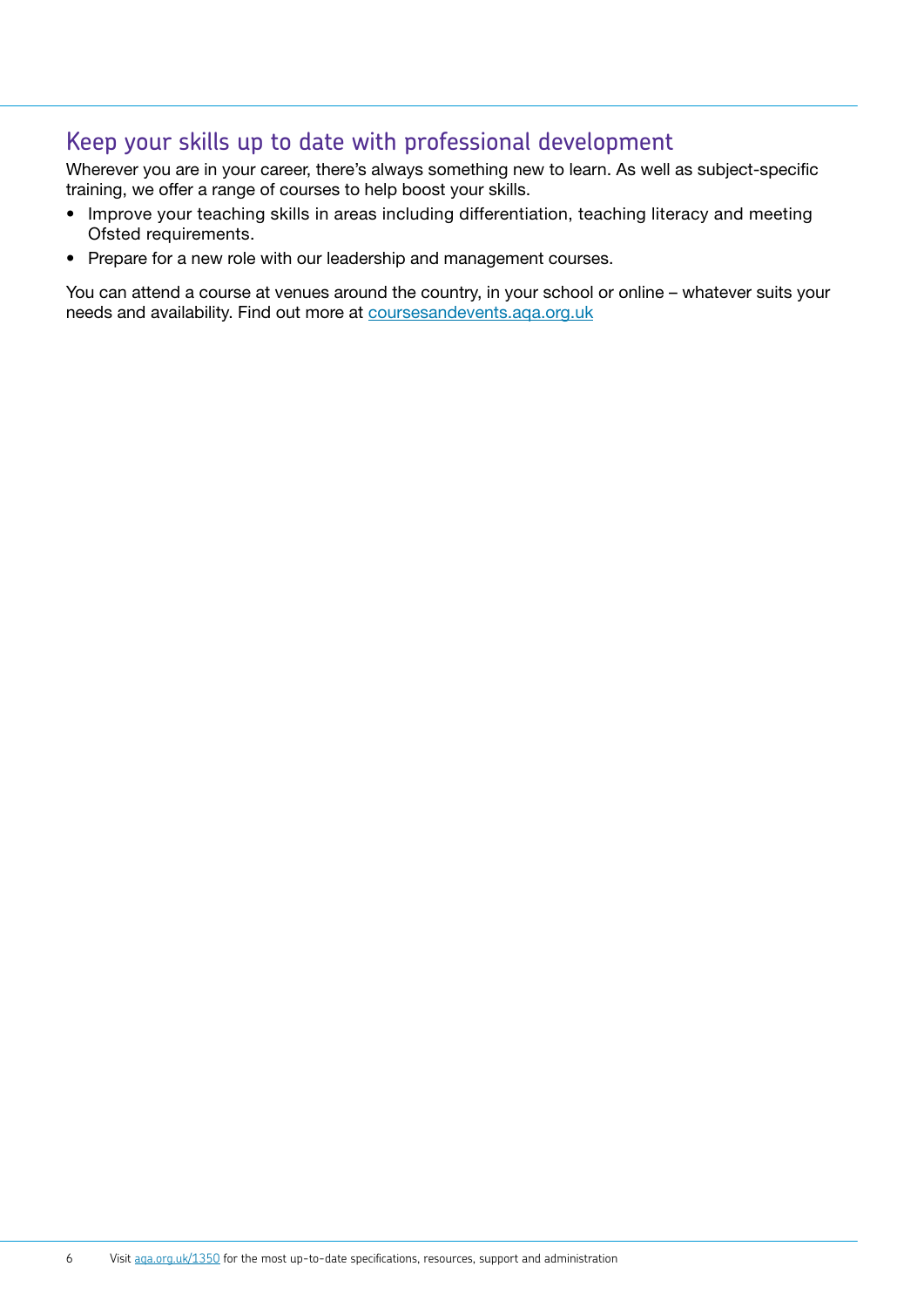### Get help and support

Visit our website for information, guidance, support and resources at <aqa.org.uk/1350>

You can talk directly to the Mathematical Studies subject team

E: [maths@aqa.org.uk](mailto:maths%40aqa.org.uk?subject=)

T: 0161 957 3852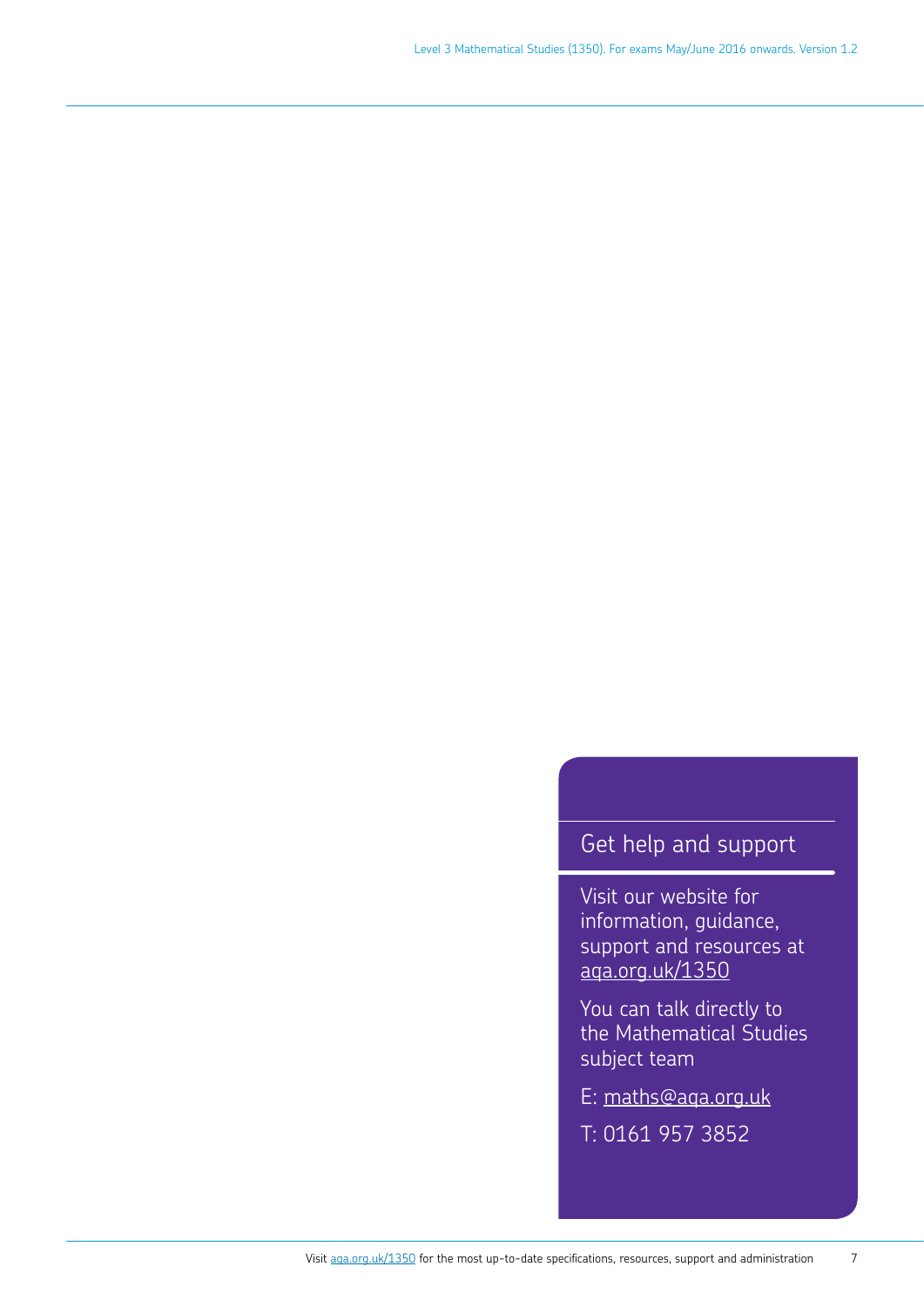# <span id="page-6-0"></span>2 Specification at a glance

This qualification is linear. Linear means that students will sit all the exams at the end of their course.

### Subject content

#### Compulsory content

- 3.1 [Analysis of data](#page-8-1) (page 10)
- 3.2 [Maths for personal finance](#page-10-1) (page 12)
- 3.3 [Estimation](#page-12-1) (page 14)

3.4 [Critical analysis of given data and models](#page-12-2) (including spreadsheets and tabular) (page 14)

#### Optional content

- 3.5 [The normal distribution](#page-13-1) (page 15)
- 3.6 [Probabilities and estimation](#page-14-1) (page 16)
- 3.7 [Correlation and regression](#page-14-2) (page 16)
- 3.8 [Critical path and risk analysis](#page-16-1) (page 18)
- 3.9 [Expectation](#page-16-2) (page 18)
- 3.10 [Cost benefit analysis](#page-17-1) (page 19)
- 3.11 [Graphical methods](#page-18-1) (page 20)
- 3.12 [Rates of change](#page-18-2) (page 20)
- 3.13 [Exponential functions](#page-19-1) (page 21)

### Assessments

#### **+ Paper 1** What's assessed:

- 3.1
- 3.2
- 3.3

#### Assessed:

- written exam: 1 hour 30 minutes
- 60 marks
- scientific calculator or graphics calculator allowed (see section 5.9 for more information on calculators).

#### Questions:

Copy of Preliminary material available in advance on eAQA and clean copy of Preliminary material to be provided in examination room.

Formulae sheet available.

No optional questions.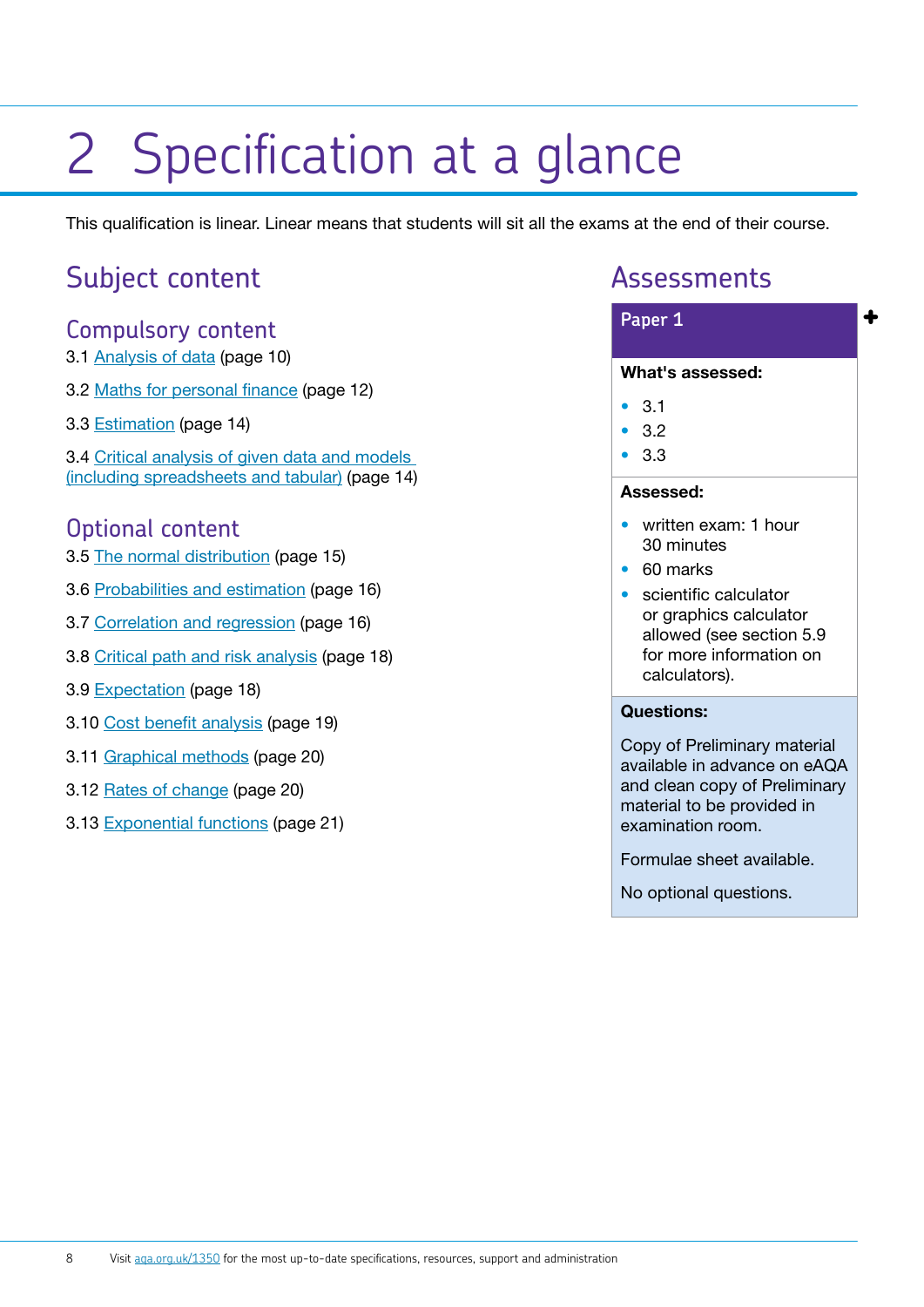#### **Paper 2A: Statistical techniques**

#### What's assessed:

- 3.4
- 3.5
- 3.6
- 3.7

Students will be expected to draw on the mathematical content of Paper 1.

Students will be expected to develop and demonstrate confidence and competence in the understanding and application of mathematical modelling in the solution of problems related to the use of statistical techniques.

#### Assessed:

- written exam: 1 hour 30 minutes
- 60 marks
- scientific calculator or graphics calculator allowed (see section 5.9 for more information on calculators).

#### Questions:

Copy of Preliminary material available in advance on eAQA and clean copy of Preliminary material to be provided in examination room.

Formulae sheet available.

Statistical tables available.

No optional questions.

#### **Or** Paper 2B: Critical path and Or **risk analysis**

#### What's assessed:

- 3.4
- 3.8
- 3.9
- 3.10

Students will be expected to draw on the mathematical content of Paper 1.

Students will be expected to develop and demonstrate confidence and competence in the understanding and application of mathematical modelling in the solution of problems related to decision making and the planning of projects.

#### Assessed:

- written exam: 1 hour 30 minutes
- 60 marks
- scientific calculator or graphics calculator allowed (see section 5.9 for more information on calculators).

#### Questions:

Copy of Preliminary material available in advance on eAQA and clean copy of Preliminary material to be provided in examination room.

Formulae sheet available.

No optional questions.

#### **Paper 2C: Graphical techniques**

#### What's assessed:

- $34$
- 3.11
- $3.12$
- 3.13

Students will be expected to draw on the mathematical content of Paper 1.

Students will be expected to develop and demonstrate confidence and competence in the understanding and application of mathematical modelling in the solution of problems related to simple polynomial and exponential functions.

#### Assessed:

- written exam: 1 hour 30 minutes
- 60 marks
- scientific calculator or graphics calculator allowed (see section 5.9 for more information on calculators).

#### Questions:

Copy of Preliminary material available in advance on eAQA and clean copy of Preliminary material to be provided in examination room.

Formulae sheet available.

No optional questions.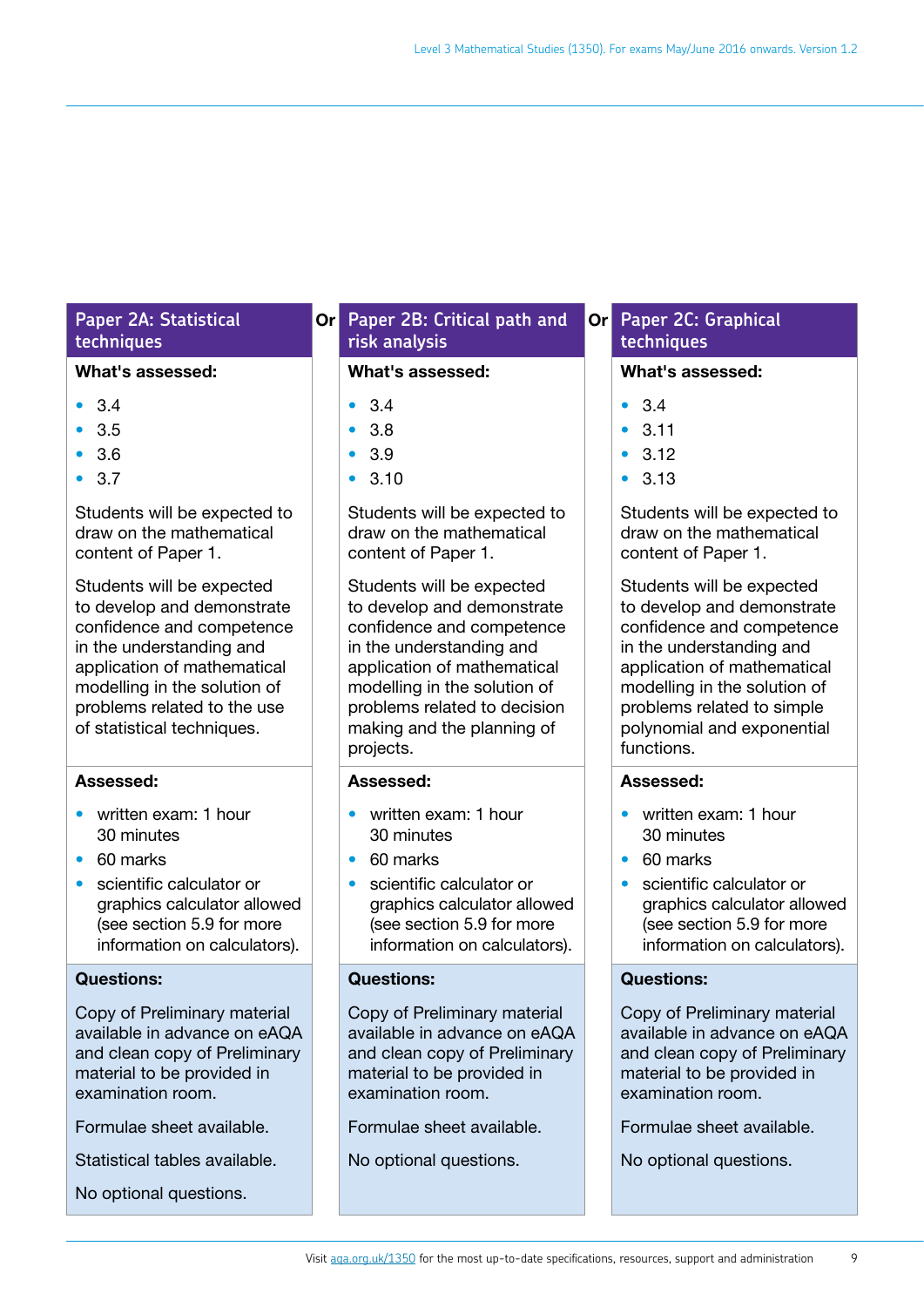# <span id="page-8-0"></span>3 Subject content

Mathematics is, inherently, a sequential subject. There is a progression of material through all levels at which the subject is studied. It is assumed that students will already have confidence and competence in the content presented in standard type within the GCSE Mathematics criteria. Students will make use of elements of this content when addressing problems within this Level 3 Certificate Mathematical Studies specification but this is not explicitly set out in subject content. This Level 3 Certificate Mathematical Studies specification aims to build on the knowledge, understanding and skills established in GCSE Mathematics.

Subject content that is expected to be used throughout this specification is listed below.

- Knowledge and use of the formula  $y = mx + c$ . It is also expected that students will be able to find the gradient of a straight line connecting two different points.
- It is expected that spreadsheets and tables will be used throughout the teaching of this Level 3 Certificate Mathematical Studies specification. Spreadsheet formulae will include:
	- "=A1+A2+A3" to sum values in cells
	- "=2\*B3" to multiply a value in a given cell
	- "=SUM(A1:A10)"
- Knowledge and use of the formulae for the circumference and the area of circle.
- Knowledge and use of the formulae for the perimeter of 2-D shapes, their areas and for calculating fractional areas of circles and composite shapes.
- Knowledge and use of the mathematical content of analysis of data and maths for personal finance elements.
- The ability to calculate surface areas of spheres, cones, pyramids and composite solids, including the application of the concepts of similarity including lengths in similar figures and Pythagoras' theorem applied to 2-D and 3-D figures.
- Students will make use of elements of the content from Paper 1 when addressing problems within each Paper 2.

### <span id="page-8-1"></span>3.1 Analysis of data

Students will be expected to develop and demonstrate confidence and competence in the understanding and application of statistical techniques, interpreting data and drawing conclusions in the solution of problems.

#### D1 Data

|                  | <b>Content</b>                                                           | <b>Additional information</b>                                                 |
|------------------|--------------------------------------------------------------------------|-------------------------------------------------------------------------------|
| D <sub>1.1</sub> | appreciating the difference between<br>qualitative and quantitative data | including the difference between discrete<br>and continuous quantitative data |
| D <sub>1.2</sub> | appreciating the difference between primary<br>and secondary data        | including the use of secondary data that<br>have been processed eg grouped    |
| D <sub>1.3</sub> | collecting quantitative and qualitative<br>primary and secondary data    |                                                                               |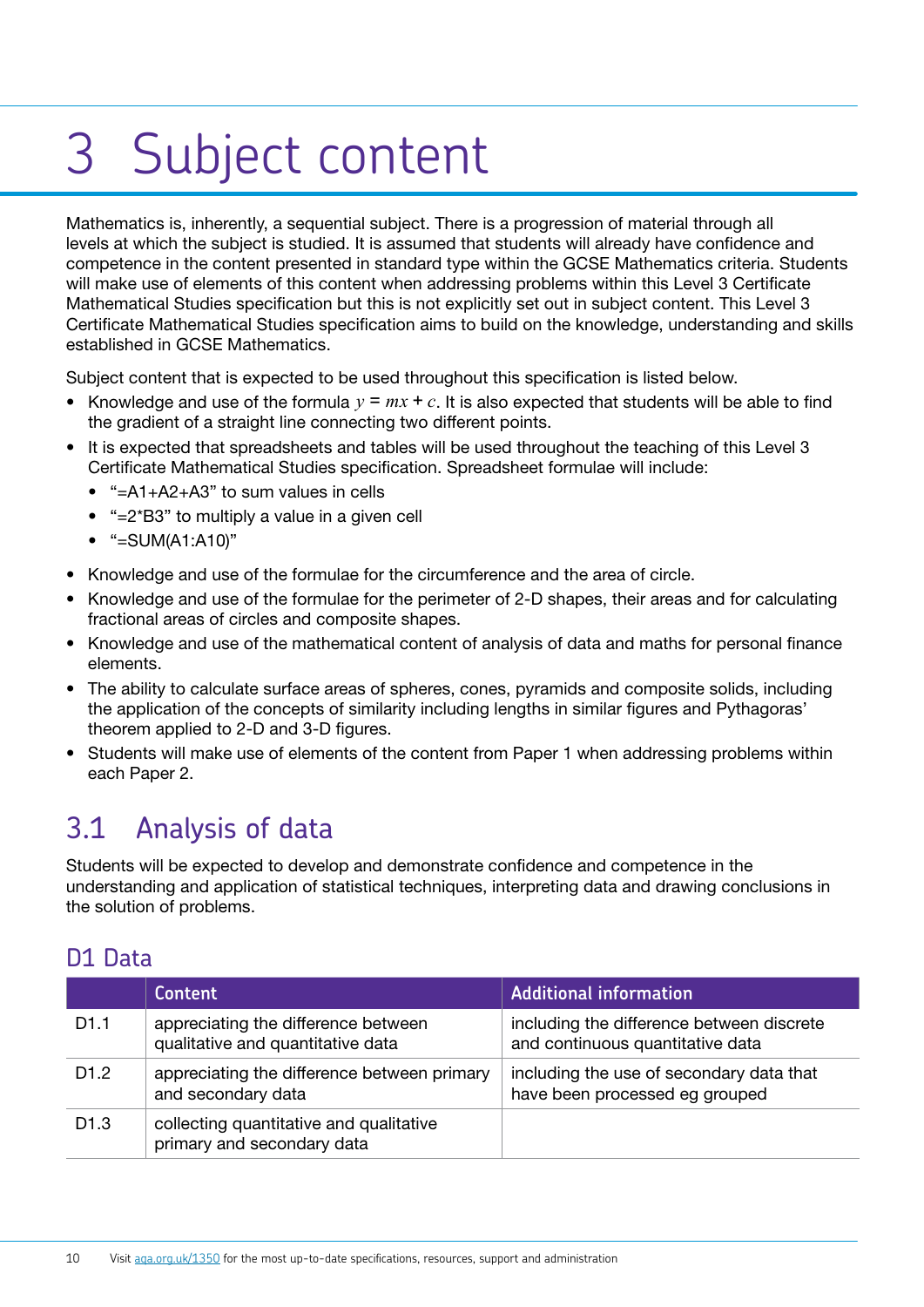### D2 Collecting and sampling data

|                  | <b>Content</b>                                                                                                                                                                      | <b>Additional information</b>                                                                                            |
|------------------|-------------------------------------------------------------------------------------------------------------------------------------------------------------------------------------|--------------------------------------------------------------------------------------------------------------------------|
| D2.1             | inferring properties of populations or<br>distributions from a sample, whilst knowing<br>the limitations of sampling                                                                |                                                                                                                          |
| D <sub>2.2</sub> | appreciating the strengths and limitations<br>of random, cluster, stratified and quota<br>sampling methods and applying this<br>understanding when designing sampling<br>strategies | appreciating that improving accuracy by<br>removing bias and increasing sample size<br>may cost/save both time and money |

### D3 Representing data numerically

|                   | <b>Content</b>                                                                                                           | <b>Additional information</b>                                                                         |
|-------------------|--------------------------------------------------------------------------------------------------------------------------|-------------------------------------------------------------------------------------------------------|
| D <sub>3</sub> .1 | calculating/identifying mean, median, mode,<br>quartiles, percentiles, range, interquartile<br>range, standard deviation | either from raw data or from cumulative<br>frequency diagrams, stem-and-leaf<br>diagrams or box plots |
| D <sub>3</sub> .2 | interpreting these numerical measures<br>and reaching conclusions based on these<br>measures                             |                                                                                                       |

### D4 Representing data diagrammatically

|      | <b>Content</b>                                                                                                                                                                | <b>Additional information</b>                                                                                                                                                    |
|------|-------------------------------------------------------------------------------------------------------------------------------------------------------------------------------|----------------------------------------------------------------------------------------------------------------------------------------------------------------------------------|
| D4.1 | constructing and interpreting diagrams for<br>grouped discrete data and continuous data,<br>knowing their appropriate use and reaching<br>conclusions based on these diagrams | including histograms with equal and<br>unequal class intervals and cumulative<br>frequency graphs, box and whisker plots,<br>stem-and-leaf diagrams (including back-to-<br>back) |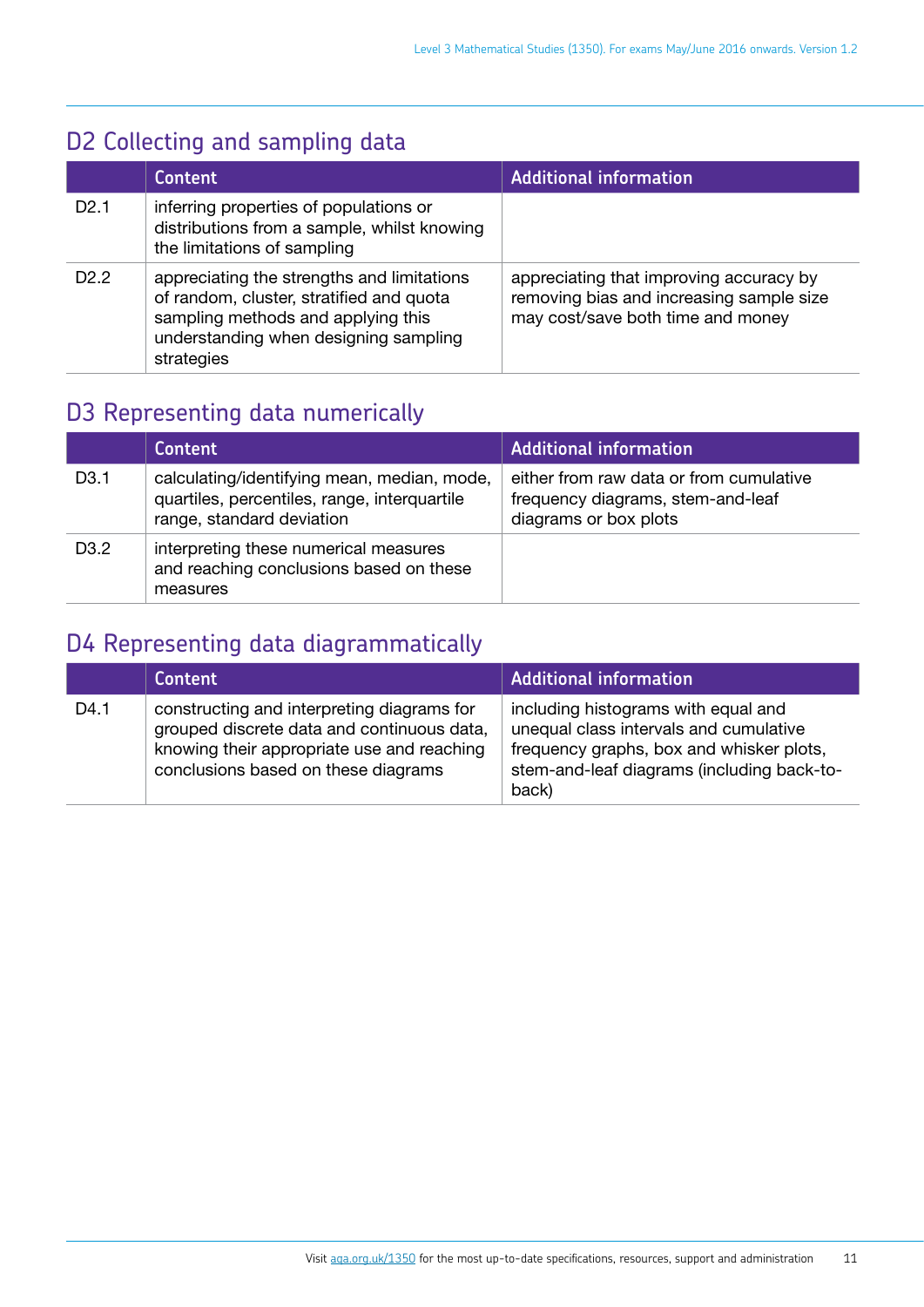### <span id="page-10-1"></span><span id="page-10-0"></span>3.2 Maths for personal finance

Students will be expected to develop and demonstrate confidence and competence in the understanding and application of the following calculations in the solution of problems relating to personal finance.

### F1 Numerical calculations

|                  | <b>Content</b>                                                                                                      | <b>Additional information</b> |
|------------------|---------------------------------------------------------------------------------------------------------------------|-------------------------------|
| F <sub>1.1</sub> | substituting numerical values into formulae,<br>spreadsheets and financial expressions                              | including bank accounts       |
| F1.2             | using conventional notation for priority of<br>operations, including brackets, powers,<br>roots and reciprocals     |                               |
| F <sub>1.3</sub> | applying and interpreting limits of accuracy,<br>specifying simple error intervals due to<br>truncation or rounding |                               |
| F <sub>1.4</sub> | finding approximate solutions to problems in<br>financial contexts                                                  |                               |

#### F2 Percentages

|                  | <b>Content</b>                                                                                                           | <b>Additional information</b>                                         |
|------------------|--------------------------------------------------------------------------------------------------------------------------|-----------------------------------------------------------------------|
| F2.1             | interpreting percentages and percentage<br>changes as a fraction or a decimal and<br>interpreting these multiplicatively |                                                                       |
| F <sub>2.2</sub> | expressing one quantity as a percentage of<br>another                                                                    |                                                                       |
| F <sub>2.3</sub> | comparing two quantities using percentages                                                                               |                                                                       |
| F2.4             | working with percentages over 100%                                                                                       |                                                                       |
| F <sub>2.5</sub> | solving problems involving percentage<br>change                                                                          | including percentage increase/decrease and<br>original value problems |
|                  |                                                                                                                          | including simple and compound interest                                |

### F3 Interest rates

|      | Content                      | <b>Additional information</b> |
|------|------------------------------|-------------------------------|
| F3.1 | simple and compound interest | Annual Equivalent Rate (AER)  |
| F3.2 | savings and investments      |                               |

### F4 Repayments and the cost of credit

|      | Content                     | <b>Additional information</b> |
|------|-----------------------------|-------------------------------|
| F4.1 | student loans and mortgages | Annual Percentage Rate (APR)  |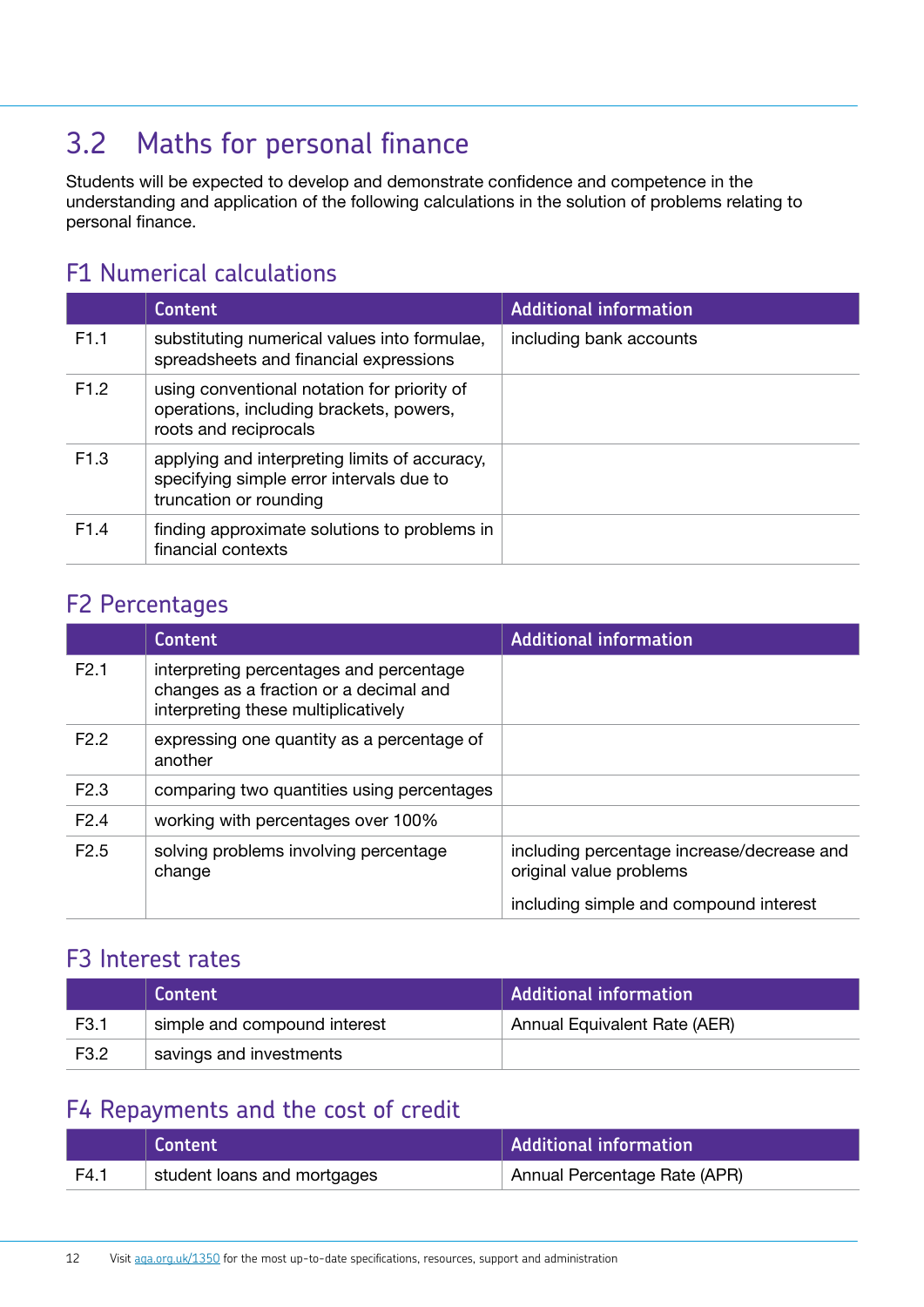### F5 Graphical representation

|                  | Content                  | <b>Additional information</b>                                                                     |
|------------------|--------------------------|---------------------------------------------------------------------------------------------------|
| F <sub>5.1</sub> | graphical representation | plotting points to create graphs and<br>interpreting results from graphs in financial<br>contexts |

### F6 Taxation

|      | Content                                                  | <b>Additional information</b> |
|------|----------------------------------------------------------|-------------------------------|
| F6.1 | income tax, National Insurance,<br>Value Added Tax (VAT) |                               |

### F7 Solution to financial problems

|      | <b>Content</b>                                                                                                                                                   | <b>Additional information</b>                           |
|------|------------------------------------------------------------------------------------------------------------------------------------------------------------------|---------------------------------------------------------|
| F7.1 | the effect of inflation                                                                                                                                          | Retail Price Index (RPI), Consumer Price<br>Index (CPI) |
| F7.2 | setting up, solving and interpreting the<br>solutions to financial problems, including<br>those that involve compound interest using<br><i>iterative</i> methods |                                                         |
| F7.3 | currency exchange rates including<br>commission                                                                                                                  |                                                         |
| F7.4 | budgeting                                                                                                                                                        |                                                         |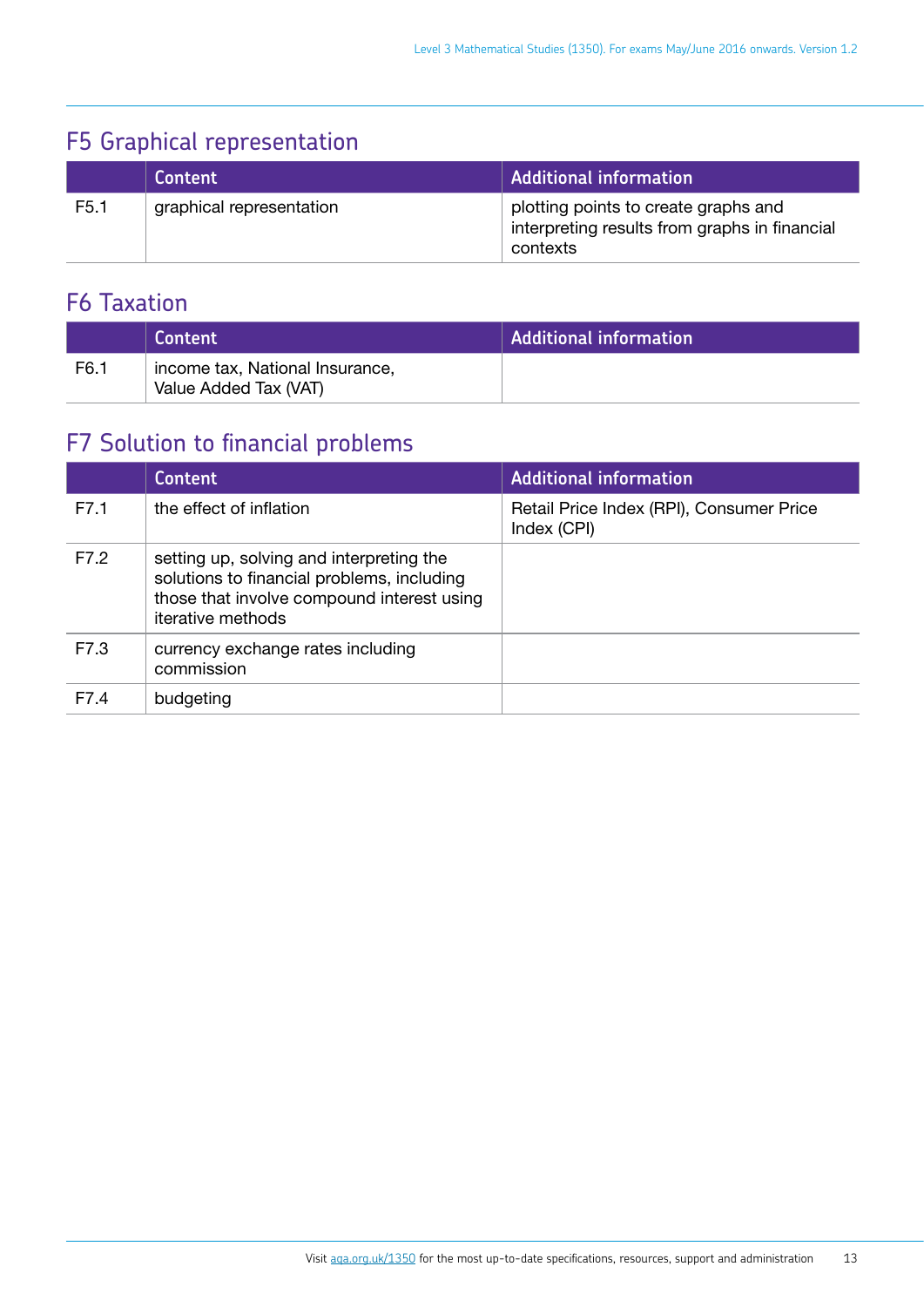### <span id="page-12-1"></span><span id="page-12-0"></span>3.3 Estimation

Students should become familiar with and gain confidence in ideas concerning the formulation of mathematical models.

### E1 The modelling cycle

|                  | Content                                                                                              | <b>Additional information</b>                                                                                                                           |
|------------------|------------------------------------------------------------------------------------------------------|---------------------------------------------------------------------------------------------------------------------------------------------------------|
| E1.1             | representing a situation mathematically,<br>making assumptions and simplifications                   | students will engage in the tackling of<br>'open' mathematical problem-solving where<br>there may not be a clear single approach or<br>'correct' answer |
| E1.2             | selecting and using appropriate<br>mathematical techniques for problems and<br>situations            |                                                                                                                                                         |
| E <sub>1.3</sub> | interpreting results in the context of a given<br>problem                                            |                                                                                                                                                         |
| E <sub>1.4</sub> | evaluating methods and solutions including<br>how they may have been affected by<br>assumptions made |                                                                                                                                                         |

### E2 Fermi estimation

|      | Content                                                                                                       | <b>Additional information</b> |
|------|---------------------------------------------------------------------------------------------------------------|-------------------------------|
| E2.1 | making fast, rough estimates of quantities<br>which are either difficult or impossible to<br>measure directly |                               |

In estimation, questions could draw upon all the content of Paper 1 and the content presented in standard type within GCSE Mathematics criteria.

### <span id="page-12-2"></span>3.4 Critical analysis of given data and models (including spreadsheets and tabular data)

Students will be expected to use the data and models they are given and to be mathematically critical of these.

#### C1 Presenting logical and reasoned arguments in context

|      | Content                             | Additional information |
|------|-------------------------------------|------------------------|
| C1.1 | criticising the arguments of others |                        |

### C2 Communicating mathematical approaches and solutions

|                  | Content                        | Additional information |
|------------------|--------------------------------|------------------------|
| C <sub>2.1</sub> | summarising and report writing |                        |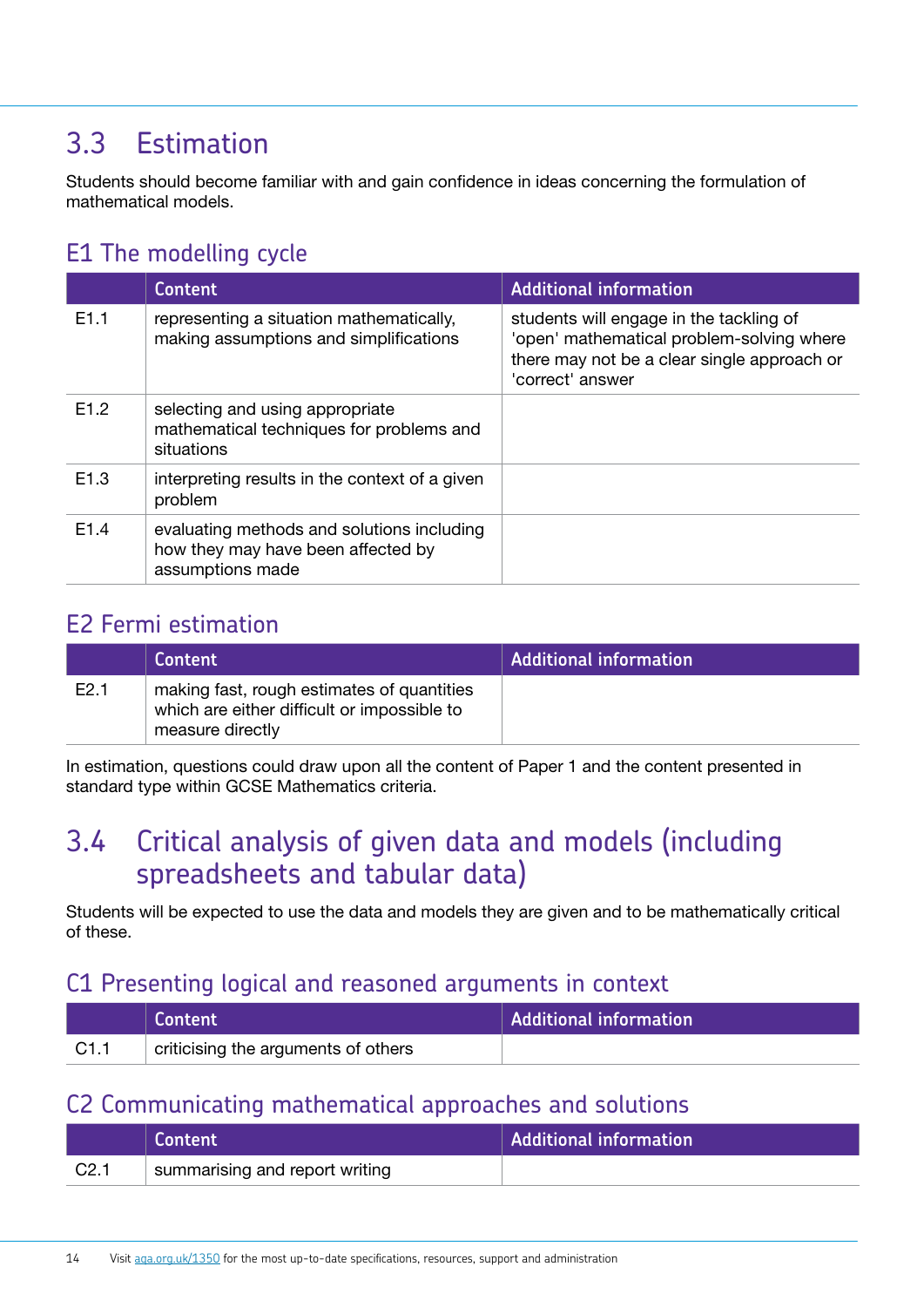### <span id="page-13-0"></span>C3 Analysing critically

|                  | <b>Content</b>                                                                   | <b>Additional information</b> |
|------------------|----------------------------------------------------------------------------------|-------------------------------|
| C <sub>3.1</sub> | comparing results from a model with real<br>data                                 |                               |
| C3.2             | critical analysis of data quoted in media,<br>political campaigns, marketing etc |                               |

In addition to the content presented in standard type within GCSE Mathematics criteria, students will be expected to draw on the mathematical content of analysis of data and maths for personal finance.

In critical analysis, questions will concentrate on the analysis of numerical and graphical data. Numerical data will usually be given in spreadsheet or tabular form.

## <span id="page-13-1"></span>3.5 The normal distribution

Students should be able to recognise that many things closely follow a normal distribution, eg heights of people, size of things produced by machines, errors in measurements, blood pressure, marks on a test etc. In these and similar situations, a graph of the distribution will have a 'bell' shaped curve.

### S1 Properties of the normal distribution

|      | <b>Content</b>                                                                                                                                | <b>Additional information</b>                                                                                                                                                                              |
|------|-----------------------------------------------------------------------------------------------------------------------------------------------|------------------------------------------------------------------------------------------------------------------------------------------------------------------------------------------------------------|
| S1.1 | knowledge that this is a symmetrical<br>distribution and that the area underneath<br>the normal 'bell' shaped curve represents<br>probability | knowledge that approximately $\frac{2}{3}$ of<br>observations lie within 1 standard deviation<br>of the mean and that approximately 95% of<br>observations lie within 2 standard deviations<br>of the mean |

### S2 Notation

|                  | <b>Content</b>                                                                                                         | <b>Additional information</b>                                                                                         |
|------------------|------------------------------------------------------------------------------------------------------------------------|-----------------------------------------------------------------------------------------------------------------------|
| S <sub>2.1</sub> | use of the notation $N(\mu, \sigma^2)$ to describe a<br>normal distribution in terms of mean and<br>standard deviation | use of the notation $N(0, 1)$ for the<br>standardised normal distribution with<br>mean = 0 and standard deviation = 1 |

### S3 Calculating probabilities

|                  | Content                                                                                                                       | <b>Additional information</b>                                                                                      |
|------------------|-------------------------------------------------------------------------------------------------------------------------------|--------------------------------------------------------------------------------------------------------------------|
| S <sub>3.1</sub> | using a calculator or tables to find<br>probabilities for normally distributed data<br>with known mean and standard deviation | the finding of an unknown mean or standard<br>deviation by making use of percentage<br>points will not be required |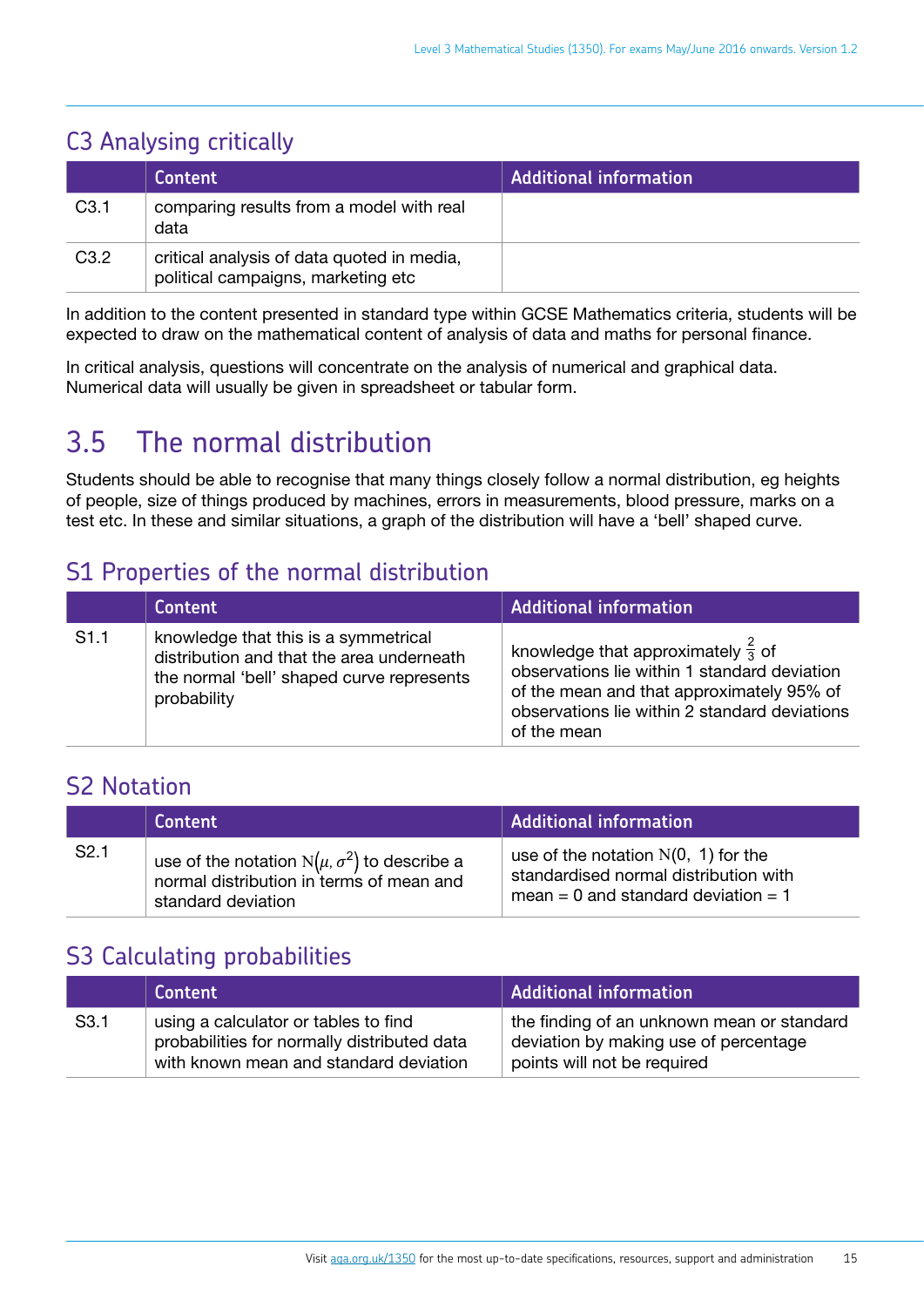## <span id="page-14-1"></span><span id="page-14-0"></span>3.6 Probabilities and estimation

### S4 Population and sample

|      | <b>Content</b>                                                                                        | <b>Additional information</b> |
|------|-------------------------------------------------------------------------------------------------------|-------------------------------|
| S4.1 | understanding what is meant by the term<br>'population' in statistical terms                          |                               |
| S4.2 | developing ideas of sampling to include the<br>concept of a simple random sample from a<br>population |                               |

### S5 The mean of sample size *n*

|                  | Content                                                                                             | <b>Additional information</b>                                                        |
|------------------|-----------------------------------------------------------------------------------------------------|--------------------------------------------------------------------------------------|
| S <sub>5.1</sub> | knowing that the mean of a sample is<br>called a 'point estimate' for the mean of the<br>population | appreciating that accuracy is likely to be<br>improved by increasing the sample size |

### S6 Confidence intervals

|                  | Content                                                                                                                   | <b>Additional information</b>                                                                                                    |
|------------------|---------------------------------------------------------------------------------------------------------------------------|----------------------------------------------------------------------------------------------------------------------------------|
| S <sub>6.1</sub> | confidence intervals for the mean of a<br>normally distributed population of known<br>variance using $\frac{\sigma^2}{n}$ | confidence intervals will always be<br>symmetrical<br>the confidence level required and the<br>sample size will always be stated |

# <span id="page-14-2"></span>3.7 Correlation and regression

### S7 Correlation

|      | <b>Content</b>                                                                                                                          | <b>Additional information</b>                                                                                                  |
|------|-----------------------------------------------------------------------------------------------------------------------------------------|--------------------------------------------------------------------------------------------------------------------------------|
| S7.1 | recognising when pairs of data are<br>uncorrelated, correlated, strongly correlated,<br>positively correlated and negatively correlated |                                                                                                                                |
| S7.2 | appreciating that correlation does not<br>necessarily imply causation                                                                   |                                                                                                                                |
| S7.3 | understanding the idea of an outlier                                                                                                    | identifying and understanding outliers and<br>make decisions whether or not to include<br>them when drawing a line of best fit |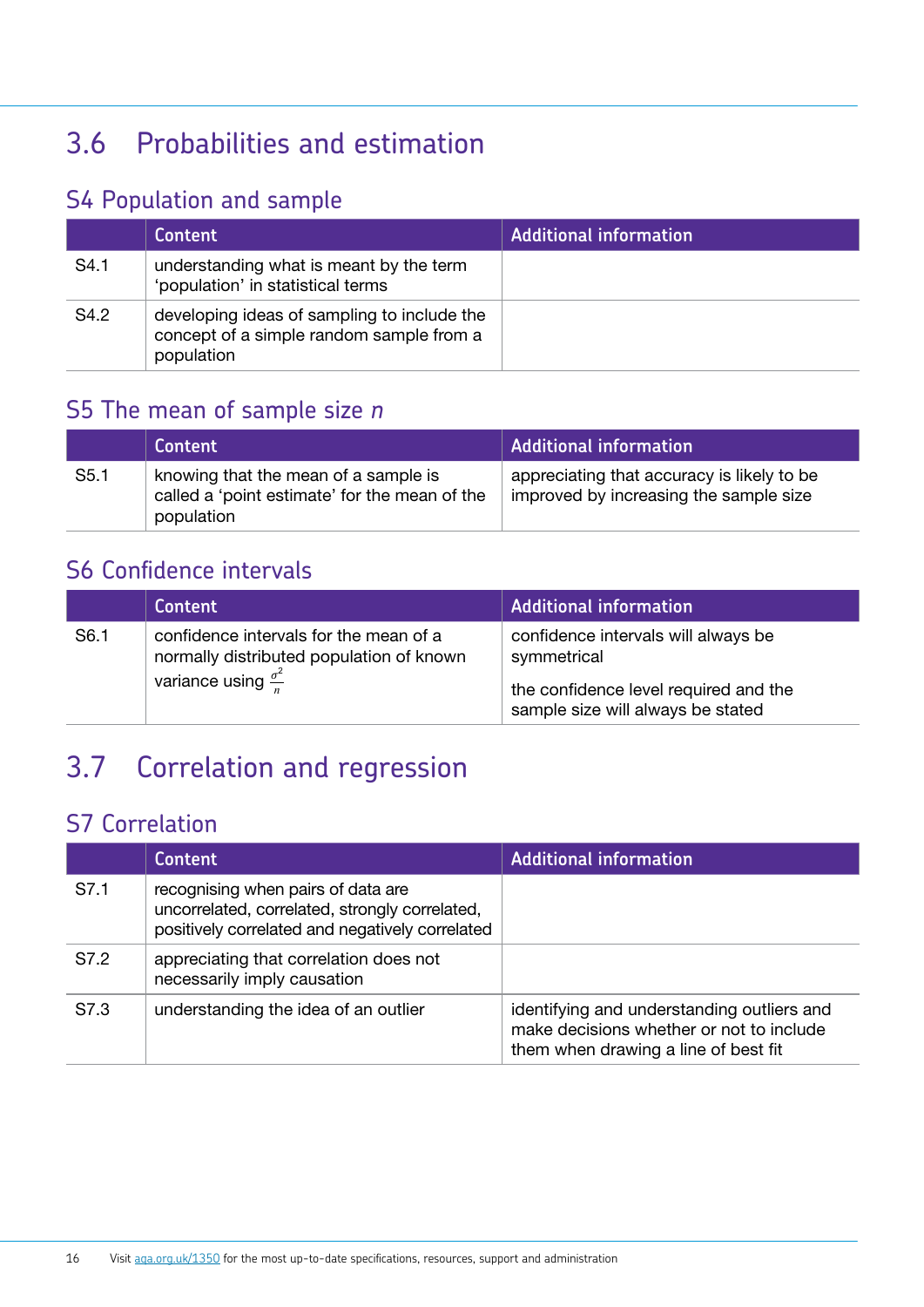### S8 The product moment correlation coefficient (pmcc)

|      | <b>Content</b>                                                                                                    | <b>Additional information</b> |
|------|-------------------------------------------------------------------------------------------------------------------|-------------------------------|
| S8.1 | understanding that the strength of<br>correlation is given by the pmcc                                            |                               |
| S8.2 | understanding that pmcc always has a value<br>in the range from $-1$ to $+1$                                      |                               |
| S8.3 | appreciating the significance of a positive,<br>zero or negative value of pmcc in terms of<br>correlation of data |                               |

### S9 Regression lines

|      | Content                                                                                                                    | <b>Additional information</b>              |
|------|----------------------------------------------------------------------------------------------------------------------------|--------------------------------------------|
| S9.1 | the plotting of data pairs on scatter<br>diagrams and the drawing, by eye, of a line<br>of best fit through the mean point | the idea of residuals will not be required |
| S9.2 | understanding the concept of a regression<br>line                                                                          |                                            |
| S9.3 | plotting a regression line from its equation                                                                               |                                            |
| S9.4 | using interpolation with regression lines to<br>make predictions                                                           |                                            |
| S9.5 | understanding the potential problems of<br>extrapolation                                                                   |                                            |

### S10 Calculations

|                   | Content                                                                                                                                                     | Additional information                     |
|-------------------|-------------------------------------------------------------------------------------------------------------------------------------------------------------|--------------------------------------------|
| S <sub>10.1</sub> | where raw data is given, students will be<br>expected to use a calculator to calculate the $\vert$ required<br>pmcc and the equation of the regression line | calculations from grouped data will not be |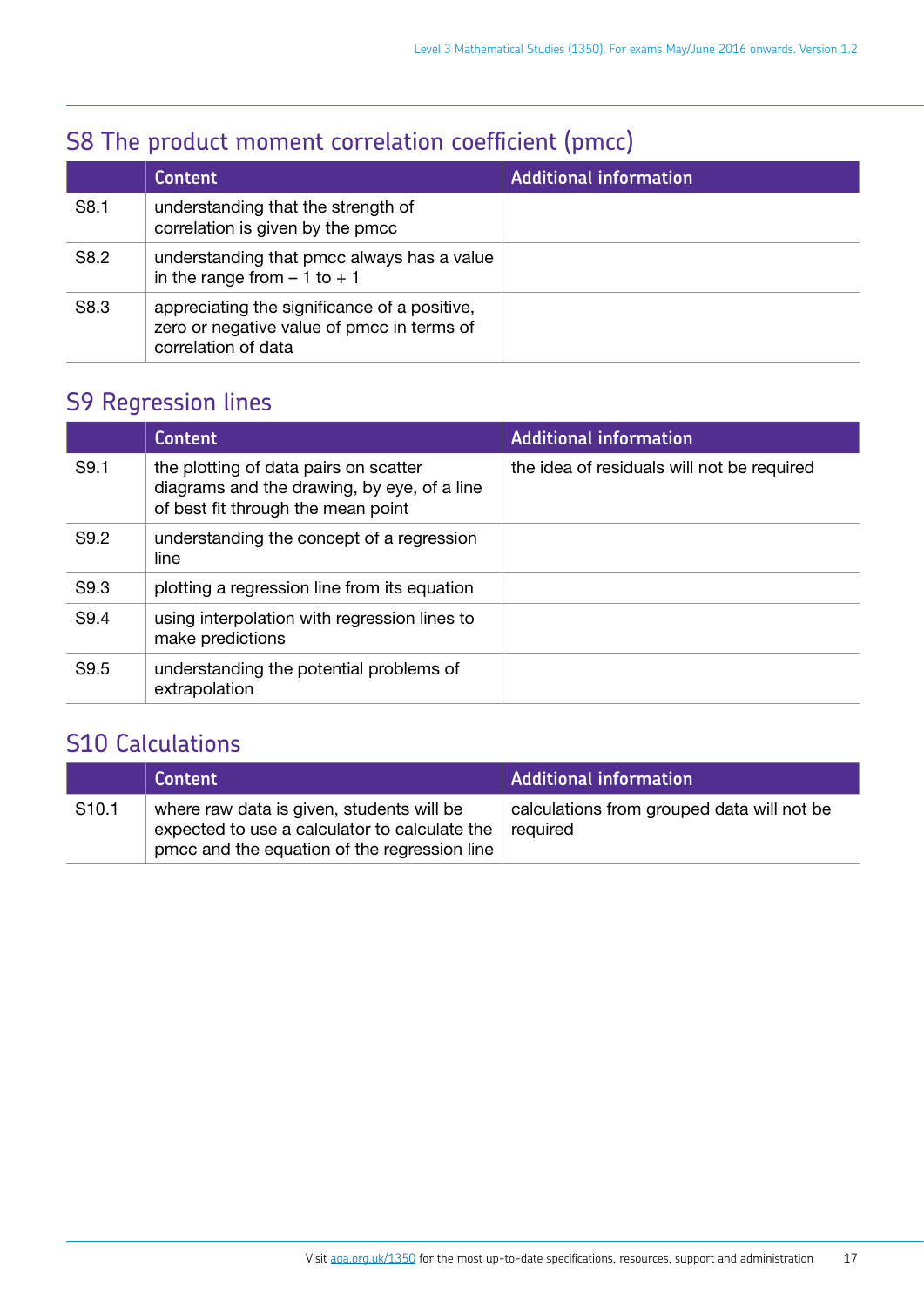# <span id="page-16-1"></span><span id="page-16-0"></span>3.8 Critical path analysis

### R1 Compound projects

|                  | <b>Content</b>                                         | <b>Additional information</b> |
|------------------|--------------------------------------------------------|-------------------------------|
| R <sub>1.1</sub> | representing compound projects by activity<br>networks |                               |
| R <sub>1.2</sub> | activity-on-node representation will be used           |                               |

### R2 Critical activities

|                  | <b>Content</b>                                                                                                | <b>Additional information</b> |
|------------------|---------------------------------------------------------------------------------------------------------------|-------------------------------|
| R <sub>2.1</sub> | using early time and late time algorithms to<br>identify critical activities and find the critical<br>path(s) |                               |

### R3 Gantt charts

|                  | <b>Content</b> \                                                       | <b>Additional information</b> |
|------------------|------------------------------------------------------------------------|-------------------------------|
| R <sub>3.1</sub> | using Gantt charts (cascade diagrams) to<br>present project activities |                               |

### <span id="page-16-2"></span>3.9 Expectation

### R4 Probability

|      | <b>Content</b>                                                                                            | <b>Additional information</b>                                                 |
|------|-----------------------------------------------------------------------------------------------------------|-------------------------------------------------------------------------------|
| R4.1 | understanding that uncertain outcomes<br>can be modelled as random events with<br>estimated probabilities | knowing that the probabilities of an<br>exhaustive set of outcomes sum to one |
| R4.2 | applying ideas of randomness, fairness and<br>equally likely events to calculate expected<br>outcomes     |                                                                               |

### R5 Diagrammatic representations

|                  | <b>Content</b>                                                       | <b>Additional information</b>                                                                                                                                                                                                                                                                                               |
|------------------|----------------------------------------------------------------------|-----------------------------------------------------------------------------------------------------------------------------------------------------------------------------------------------------------------------------------------------------------------------------------------------------------------------------|
| R <sub>5.1</sub> | understanding and applying Venn diagrams<br>and simple tree diagrams | understanding that $P(A)$ means the<br>$\bullet$<br>probability of event A<br>understanding that $P(A')$ means the<br>probability of not event A<br>understanding that $P(A \cup B)$ means the<br>probability of event $A$ or $B$ or both<br>understanding that $P(A \cap B)$ means the<br>probability of event $A$ and $B$ |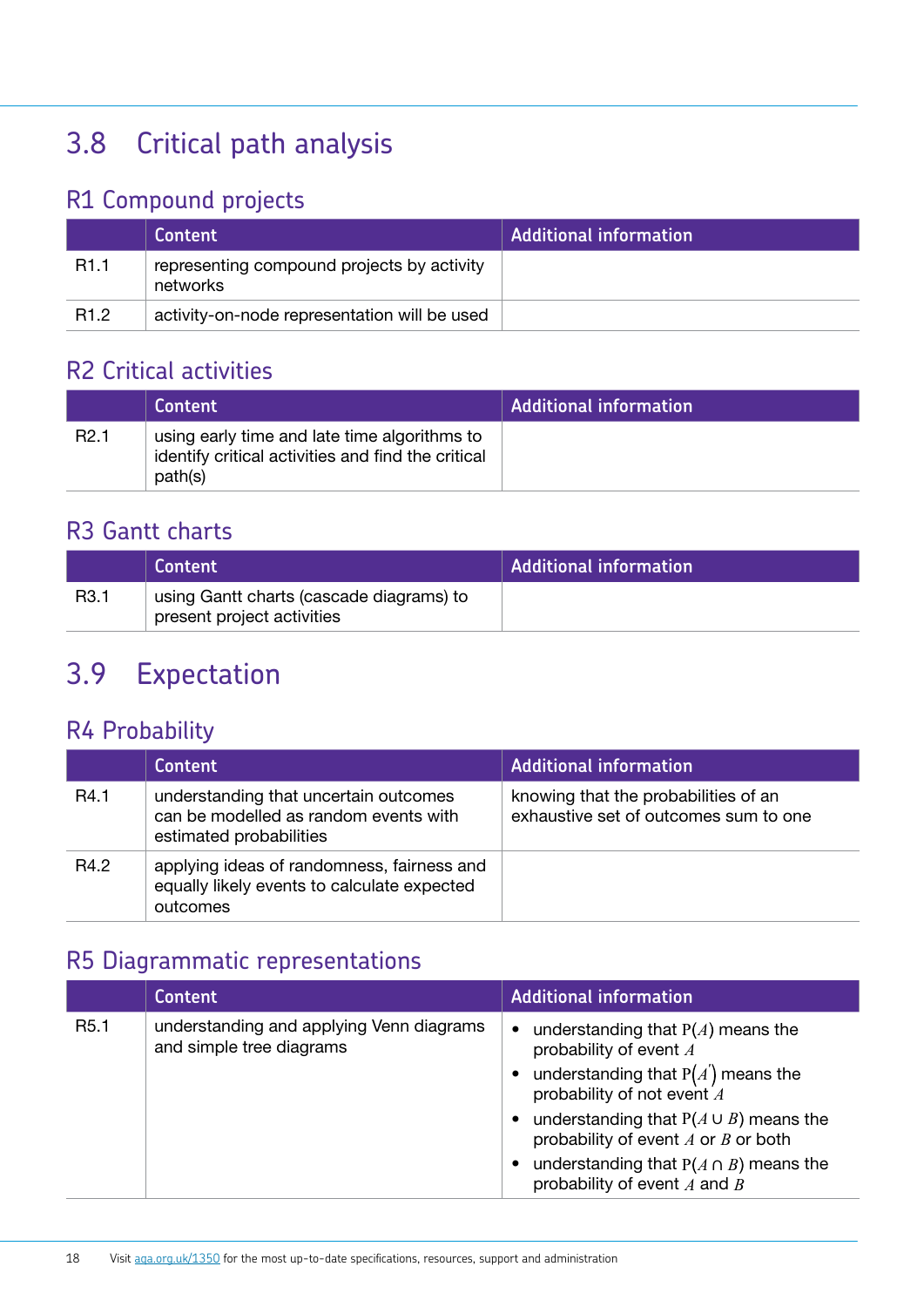### <span id="page-17-0"></span>R6 Combined events

|                  | <b>Content</b>                                                                                                                   | <b>Additional information</b>                  |
|------------------|----------------------------------------------------------------------------------------------------------------------------------|------------------------------------------------|
| R <sub>6.1</sub> | calculating the probability of combined<br>events:<br>both $A$ and $B$ ;<br>neither $A$ nor $B$ ;<br>either $A$ or $B$ (or both) | to include independent and dependent<br>events |

### R7 Expected value

|      | <b>Content</b>                                                                 | <b>Additional information</b> |
|------|--------------------------------------------------------------------------------|-------------------------------|
| R7.1 | calculating the expected value of quantities<br>such as financial loss or gain |                               |

## <span id="page-17-1"></span>3.10 Cost benefit analysis

### R8 Living with uncertainty

|                  | <b>Content</b>                                                                                           | <b>Additional information</b> |
|------------------|----------------------------------------------------------------------------------------------------------|-------------------------------|
| R <sub>8.1</sub> | understanding that many decisions have<br>to be made when outcomes cannot be<br>predicted with certainty |                               |

### R9 Control measures

|      | Content                                                                                                             | <b>Additional information</b>                    |
|------|---------------------------------------------------------------------------------------------------------------------|--------------------------------------------------|
| R9.1 | understanding that the actions that can be<br>taken to reduce or prevent specific risks<br>may have their own costs | including the costs and benefits of<br>insurance |

### R10 Risk analysis

|                   | <b>Content</b>                                                                                      | <b>Additional information</b>                           |
|-------------------|-----------------------------------------------------------------------------------------------------|---------------------------------------------------------|
| R <sub>10.1</sub> | using probabilities to calculate expected<br>values of costs and benefits of decisions              | other factors must be considered, for<br>example:       |
|                   |                                                                                                     | • the regulatory framework (eg compulsory<br>insurance) |
|                   |                                                                                                     | minimising the maximum possible loss                    |
| R <sub>10.2</sub> | understanding that calculating an expected<br>value is an important part of such decision<br>making |                                                         |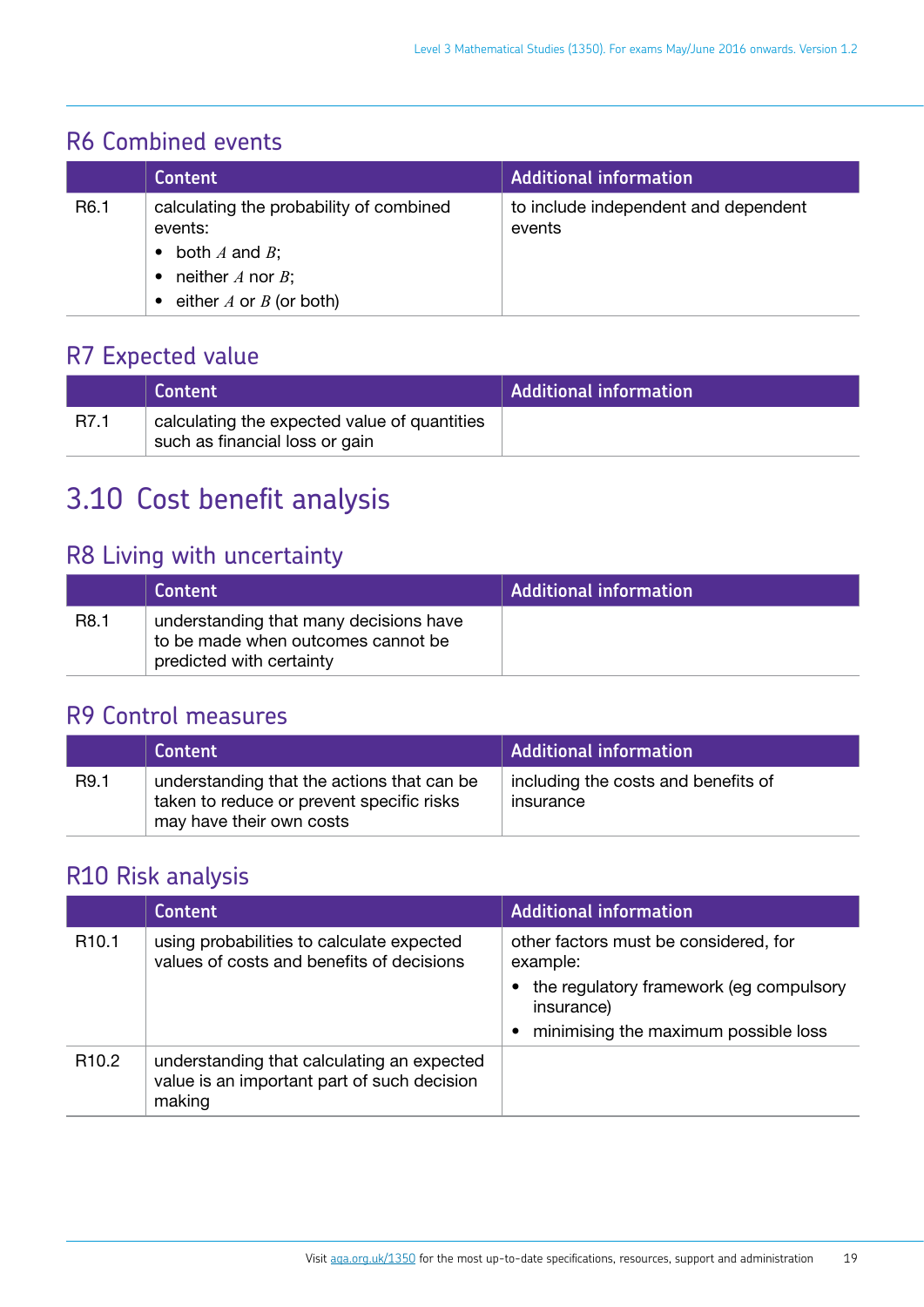# <span id="page-18-1"></span><span id="page-18-0"></span>3.11 Graphical methods

### G1 Graphs of functions

|      | Content                                                      | <b>Additional information</b>                                                                                 |
|------|--------------------------------------------------------------|---------------------------------------------------------------------------------------------------------------|
| G1.1 | sketching and plotting curves defined by<br>simple equations | knowing the shapes of the graphs of linear,<br>quadratic, cubic and exponential functions<br>will be expected |

### G2 Intersection points

|      | <b>Content</b>                                                                                                                    | <b>Additional information</b>                                      |
|------|-----------------------------------------------------------------------------------------------------------------------------------|--------------------------------------------------------------------|
| G2.1 | plotting and interpreting graphs (including<br>exponential graphs) in real contexts, to find<br>approximate solutions to problems | including understanding the potential<br>problems of extrapolation |
| G2.2 | interpreting the solutions of equations as the<br>intersection points of graphs and vice versa                                    |                                                                    |

## <span id="page-18-2"></span>3.12 Rates of change

### G3 Gradient

|                  | <b>Content</b>                                                                        | <b>Additional information</b>                                                                       |
|------------------|---------------------------------------------------------------------------------------|-----------------------------------------------------------------------------------------------------|
| G3.1             | interpreting the gradient of a straight line<br>graph as a rate of change             |                                                                                                     |
| G3.2             | interpreting the gradient at a point on a<br>curve as an instantaneous rate of change | understanding that some maximum and<br>minimum points on curves occur where the<br>gradient is zero |
| G <sub>3.3</sub> | estimating rates of change for functions<br>from their graphs                         |                                                                                                     |

### G4 Average speed

|      | <b>Content</b>                                                                                                                       | <b>Additional information</b> |
|------|--------------------------------------------------------------------------------------------------------------------------------------|-------------------------------|
| G4.1 | knowing that the average speed of an<br>object during a particular period of time is<br>distance travelled<br>given by<br>time taken |                               |

### G5 Speed and acceleration

|                  | <b>Content</b>                                                                                                                                      | <b>Additional information</b> |
|------------------|-----------------------------------------------------------------------------------------------------------------------------------------------------|-------------------------------|
| G <sub>5.1</sub> | knowing that the gradient of a<br>distance-time graph represents speed and<br>that the gradient of a velocity-time graph<br>represents acceleration |                               |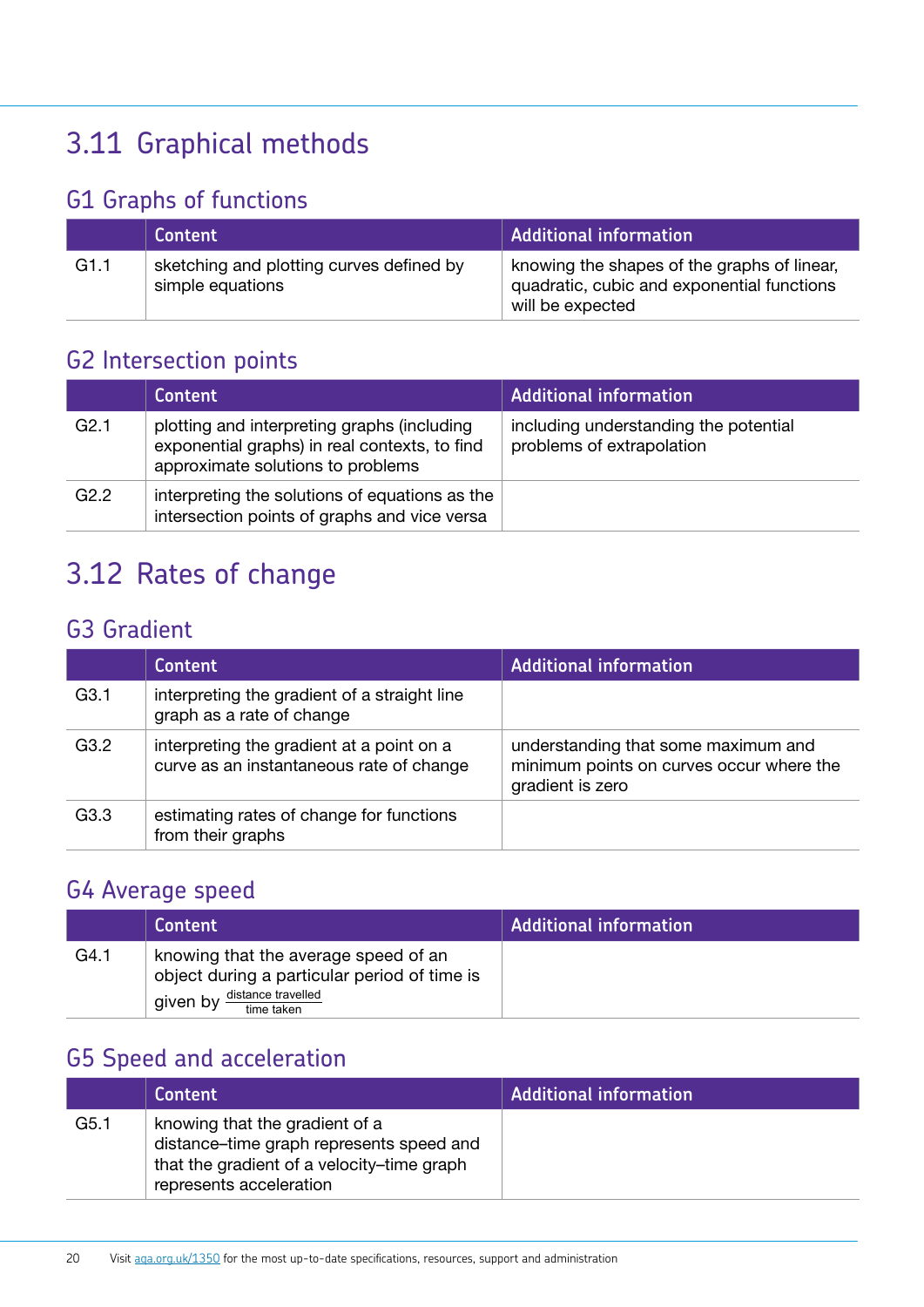# <span id="page-19-1"></span><span id="page-19-0"></span>3.13 Exponential functions

### G6 The function *ax*

|      | <b>Content</b>                                                                               | <b>Additional information</b>               |
|------|----------------------------------------------------------------------------------------------|---------------------------------------------|
| G6.1 | using a calculator to find values of such a<br>function                                      | the laws of logarithms will not be required |
| G6.2 | using a calculator log function to solve<br>equations of the form $a^x = b$ and $e^{kx} = b$ |                                             |

### G7 The number e

|      | <b>Content</b>                                                                         | <b>Additional information</b>                                                                                |
|------|----------------------------------------------------------------------------------------|--------------------------------------------------------------------------------------------------------------|
| G7.1 | understanding that e has been chosen as<br>the standard base for exponential functions | knowing that the gradient at any point on<br>the graph of $y = e^x$ is equal to the y value of<br>that point |

### G8 Exponential growth and decay

|      | <b>Content</b>                                                               | <b>Additional information</b> |
|------|------------------------------------------------------------------------------|-------------------------------|
| G8.1 | formulating and using equations of the form<br>$y = Ca^x$ and $y = Ce^{kx}$  |                               |
| G8.2 | using exponential functions to model growth<br>and decay in various contexts |                               |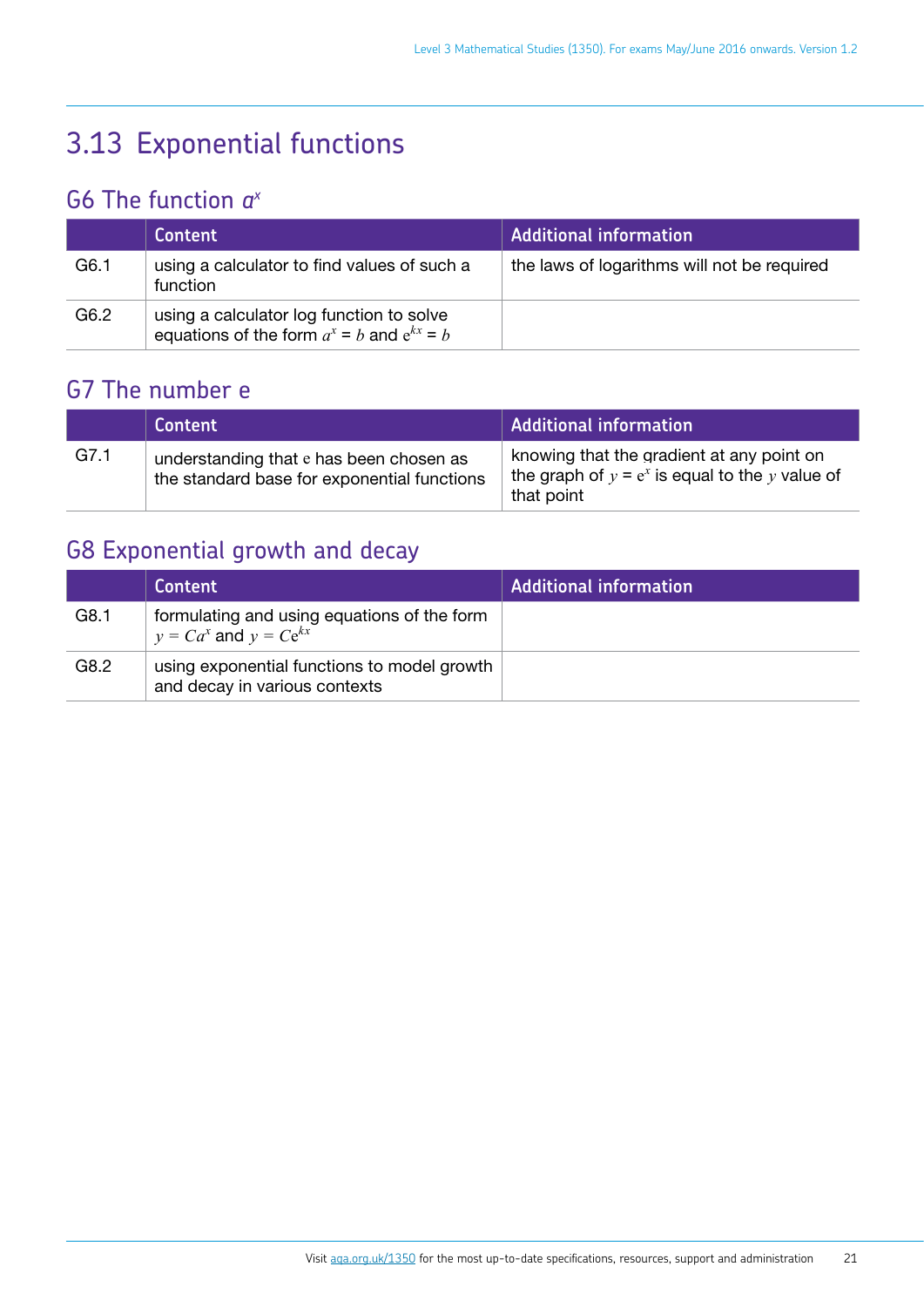# <span id="page-20-0"></span>4 Scheme of assessment

Find past papers and mark schemes, and specimen papers for new courses, on our website at [aqa.org.uk/pastpapers](http://www.aqa.org.uk/pastpapers)

This specification is designed to be taken over two years with all assessments taken at the end of the course.

Level 3 Certificate Mathematical Studies exams and certification for this specification are available for the first time in May/June 2016 and then every May/June for the life of the specification.

This is a linear qualification. In order to achieve the award, students must complete all exams in May/ June in a single year. All assessments must be taken in the same series.

All exams in mathematics must include questions that allow students to draw on elements from within and across different topic areas, and questions that allow students to provide extended responses.

All materials are available in English only.

### 4.1 Aims

This Level 3 Certificate Mathematical Studies qualification will consolidate students' mathematical understanding, build their confidence and competence in applying mathematical techniques to solve a range of problems and introduce them to new techniques and concepts that will prepare them for further study and future employment within a broad range of academic, professional and technical fields.

Mathematical Studies aims to prepare students for the mathematical demands of higher education and work where there is a distinct mathematical or statistical element, but where the mathematical demands do not stretch to a requirement for A-level Mathematics.

A course of study leading to this qualification should enable students to:

- study a mathematics curriculum that is integrated with other areas of their study, work or interest leading to the application of mathematics in these areas
- develop mathematical modelling, evaluating and reasoning skills
- solve problems some of which will not be well defined and may not have a unique solution
- solve substantial and real life problems encountered by adults
- use ICT as an exploratory tool for developing mathematical understanding and when solving problems
- develop skills in the communication, selection, use and interpretation of their mathematics
- enjoy mathematics and develop confidence in using mathematics.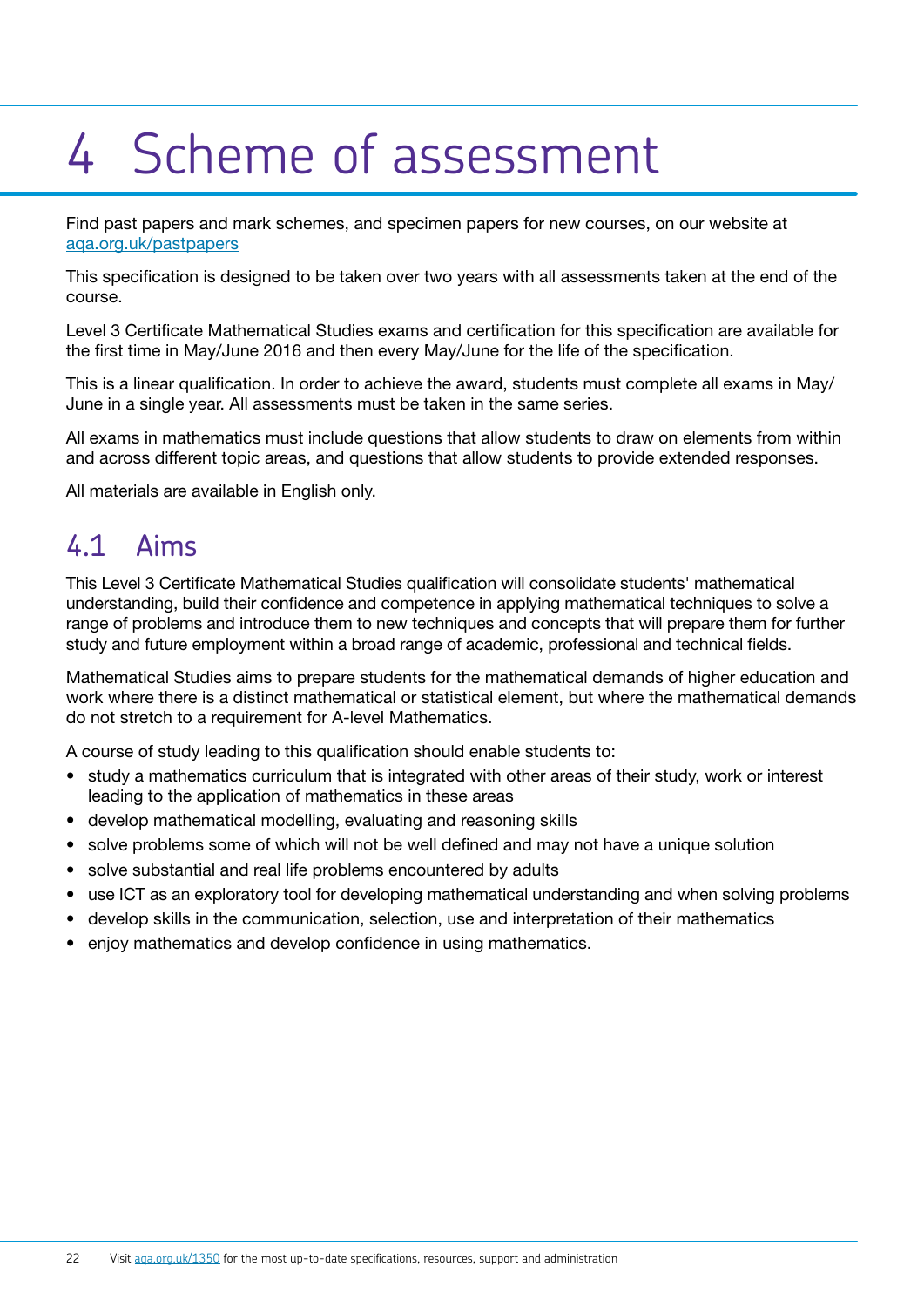### <span id="page-21-0"></span>4.2 Assessment objectives

The assessment objectives (AOs) have been set by AQA under guidance from the Department for Education and Ofqual.

The exams will measure how students have achieved the following assessment objectives.

#### AO1: Use and apply standard techniques

Students should be able to:

- accurately recall facts, terminology and definitions
- accurately carry out set tasks in contexts requiring single- and multi-step solutions.

#### AO2: Select appropriate techniques to solve problems in a mathematical or non-mathematical context and analyse data and represent situations mathematically

Students should be able to:

- select the mathematics required to solve a problem
- analyse data and/or given information in order to draw conclusions
- represent situations mathematically.

#### AO3: Devise strategies to solve problems where the method is not obvious and communicate processes and results

Students should be able to:

- devise strategies to solve problems where the method is not obvious
- make realistic assumptions to enable solutions to be obtained
- evaluate the reasonableness of a solution
- communicate clearly using appropriate mathematical notation, language and diagrammatic representation.

The balance of the assessment objectives may not be equal on each paper.

#### Weighting of assessment objectives for Level 3 Certificate Mathematical Studies

| Assessment objectives (AOs)     | Component weightings (approx %) |           | Overall weighting   |
|---------------------------------|---------------------------------|-----------|---------------------|
|                                 | Paper 1                         | Paper 2   | ${\rm (approx  %)}$ |
| AO <sub>1</sub>                 | $25 - 30$                       | $25 - 30$ | $25 - 30$           |
| AO <sub>2</sub>                 | $31 - 40$                       | $31 - 40$ | $31 - 40$           |
| AO <sub>3</sub>                 | $31 - 40$                       | $31 - 40$ | $31 - 40$           |
| Overall weighting of components | 50                              | 50        | 100                 |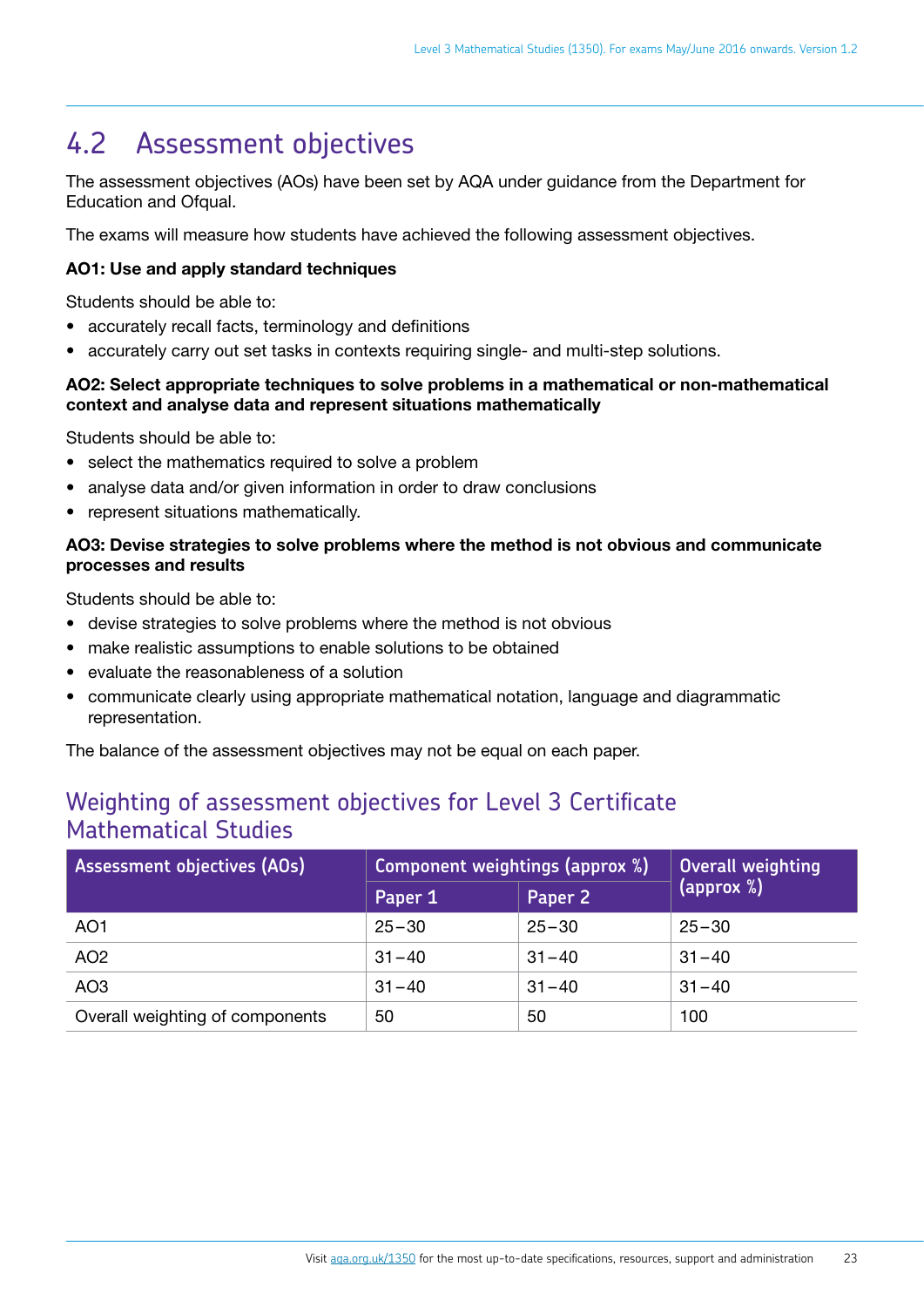## <span id="page-22-0"></span>4.3 Assessment weightings

The marks awarded on the papers will be scaled to meet the weighting of the components. Students' final marks will be calculated by adding together the scaled marks for each component. Grade boundaries will be set using this total scaled mark. The scaling and total scaled marks are shown in the table below.

| Component                                                                                                                | <b>Maximum</b><br>raw mark | <b>Scaling factor</b> | Maximum<br>scaled mark |
|--------------------------------------------------------------------------------------------------------------------------|----------------------------|-----------------------|------------------------|
| Paper 1                                                                                                                  | 60                         | х1                    | 60                     |
| Paper 2A (Statistical techniques) or<br>Paper 2B (Critical path and risk analysis) or<br>Paper 2C (Graphical techniques) | 60                         | х1                    | 60                     |
|                                                                                                                          |                            | Total scaled mark:    | 120                    |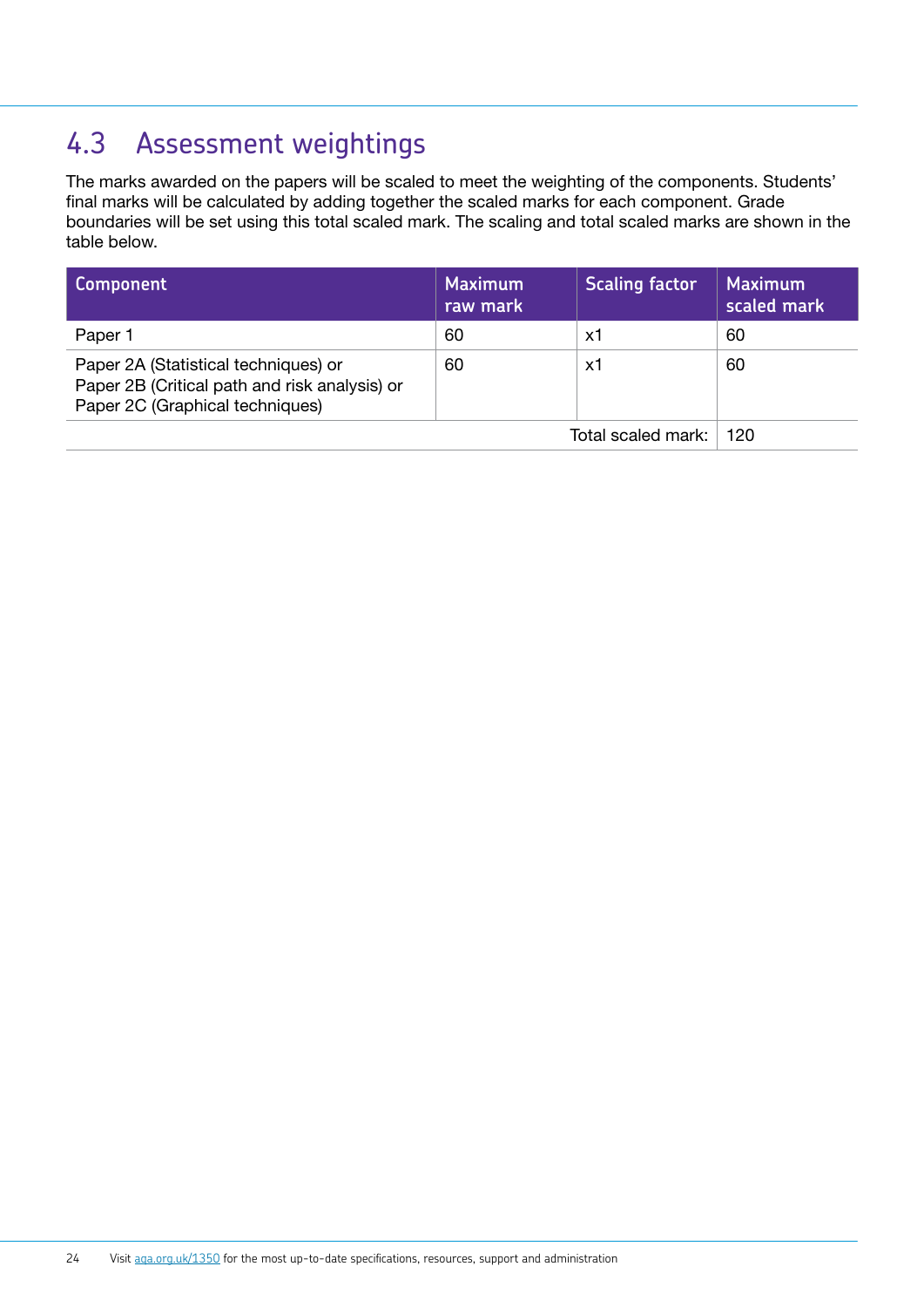# <span id="page-23-0"></span>5 General administration

You can find information about all aspects of administration, as well as all the forms you need, at [aqa.org.uk/examsadmin](http://aqa.org.uk/examsadmin)

## 5.1 Entries and codes

You only need to make one entry for each qualification – this will cover all the question papers and certification.

Every specification is given a national discount (classification) code by the Department for Education (DfE), which indicates its subject area.

If a student takes two specifications with the same discount code, Further and Higher Education providers are likely to take the view that they have only achieved one of the two qualifications. Please check this before your students start their course.

| <b>Qualification title</b>                                    | <b>Option</b>                        | <b>AQA entry</b><br>code | <b>DfE</b> discount<br>code |
|---------------------------------------------------------------|--------------------------------------|--------------------------|-----------------------------|
| <b>AQA Level 3 Certificate</b><br><b>Mathematical Studies</b> | with statistical techniques          | 1350A                    | 2350                        |
| <b>AQA Level 3 Certificate</b><br><b>Mathematical Studies</b> | with critical path and risk analysis | 1350B                    | 2350                        |
| AQA Level 3 Certificate<br><b>Mathematical Studies</b>        | with graphical techniques            | 1350C                    | 2350                        |

This specification complies with Ofqual's *General Conditions of Recognition* and all relevant regulatory documents.

The Ofqual qualification accreditation number (QAN) is 601/4945/0

## 5.2 Overlaps with other qualifications

There is some overlap between this specification and AQA's GCSE Mathematics, AQA's GCSE Statistics and with AQA's Functional Skills qualifications in Mathematics at Level 1 and Level 2. Some overlap also exists with this specification and AQA's Level 2 Certificate in Further Mathematics and with AQA's suite of Free-Standing Mathematics Qualifications (FSMQs).

## 5.3 Awarding grades and reporting results

The Level 3 Certificate qualification will be graded on a five-point scale: A, B, C, D and E.

Students who fail to reach the minimum standard for grade E will be recorded as U (unclassified) and will not receive a qualification certificate.

### 5.4 Re-sits and shelf life

Students can re-sit the qualification as many times as they wish, within the shelf life of the qualification.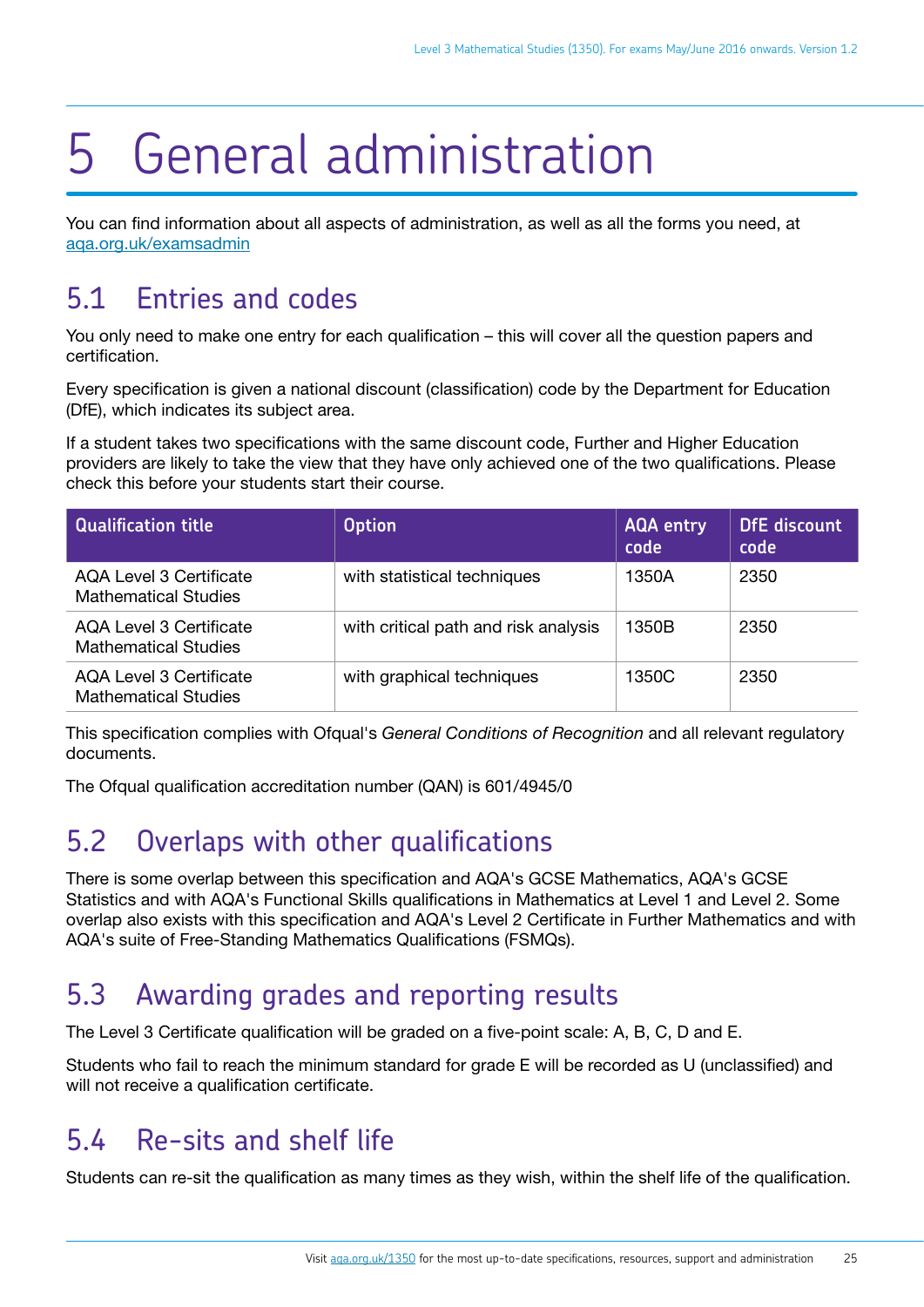### <span id="page-24-0"></span>5.5 Previous learning and prerequisites

Mathematics is, inherently, a sequential subject. There is a progression of material through all levels at which the subject is studied.

It is expected that students engaging on a course of study leading to this qualification will have already achieved a 'good' pass (currently grade C or above) in GCSE Mathematics or an equivalent Level 1/2 qualification.

Hence, it is assumed that all students will have competence and confidence in the content presented in standard type in the Department for Education's GCSE mathematics content and assessment objectives document. This is the content listed as basic foundation content in the AQA GCSE Mathematics specification (8300) for exams from 2017 onwards. Students will make use of this content when addressing problems within the assessment of this specification but this content is not explicitly set out in this specification. All other content required for this specification is listed in Section 3 of this specification.

### 5.6 Access to assessment: diversity and inclusion

General qualifications are designed to prepare students for a wide range of occupations and further study. Therefore our qualifications must assess a wide range of competences.

The subject criteria have been assessed to see if any of the skills or knowledge required present any possible difficulty to any students, whatever their ethnic background, religion, sex, age, disability or sexuality. If any difficulties were encountered, the criteria were reviewed again to make sure that tests of specific competences were only included if they were important to the subject.

As members of the Joint Council for Qualifications (JCQ) we participate in the production of the JCQ document *Access Arrangements and Reasonable Adjustments: General and Vocational qualifications*. We follow these guidelines when assessing the needs of individual students who may require an access arrangement or reasonable adjustment. This document is published on the JCQ website at [jcq.org.uk](http://www.jcq.org.uk/)

### Students with disabilities and special needs

We can make arrangements for disabled students and students with special needs to help them access the assessments, as long as the competences being tested are not changed. Access arrangements must be agreed **before** the assessment. For example, a Braille paper would be a reasonable adjustment for a Braille reader but not for a student who does not read Braille.

We are required by the Equality Act 2010 to make reasonable adjustments to remove or lessen any disadvantage that affects a disabled student.

If you have students who need access arrangements or reasonable adjustments, you can apply using the Access arrangements online service at [aqa.org.uk/eaqa](http://www.aqa.org.uk/eaqa)

#### Special consideration

We can give special consideration to students who have been disadvantaged at the time of the assessment through no fault of their own – for example a temporary illness, injury or serious problem such as the death of a relative. We can only do this **after** the assessment.

Your exams officer should apply online for special consideration at [aqa.org.uk/eaqa](http://www.aqa.org.uk/eaqa)

For more information and advice about access arrangements, reasonable adjustments and special consideration please see [aqa.org.uk/access](http://www.aqa.org.uk/access) or email accessarrangementsqueries@aqa.org.uk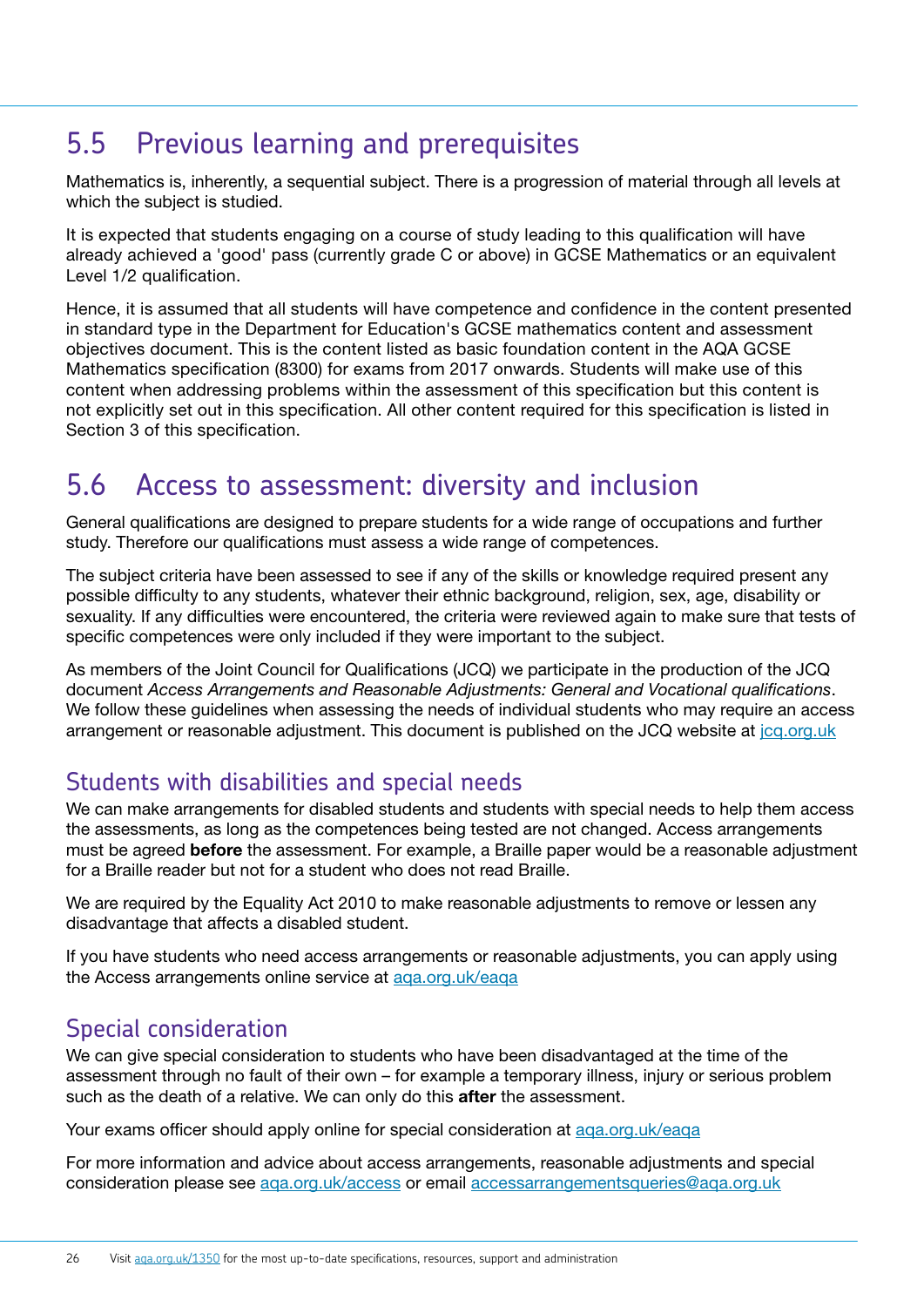### <span id="page-25-0"></span>5.7 Working with AQA for the first time

If your school or college has not previously offered any AQA specification, you need to register as an AQA centre to offer our specifications to your students. Find out how at [aqa.org.uk/becomeacentre](http://www.aqa.org.uk/becomeacentre)

If your school or college is new to this specification, please let us know by completing an Intention to enter form. The easiest way to do this is via e-AQA at aga.org.uk/eaga

### 5.8 Private candidates

A private candidate is someone who enters for exams through an AQA-approved school or college but is not enrolled as a student there.

If you are a private candidate you may be self-taught, home-schooled or have private tuition, either with a tutor or through a distance learning organisation. You must be based in the UK.

If you have any queries as a private candidate, you can:

- speak to the exams officer at the school or college where you intend to take your exams
- visit our website at [aqa.org.uk/examsadmin](http://www.aqa.org.uk/examsadmin)
- email: privatecandidates@aga.org.uk

### 5.9 Materials for use in the examination

For all question papers, students are expected to write in black pen and have mathematical instruments available for use in the exam. These instruments are defined as:

- pencil (for use in diagrams only no colour pencils)
- ruler
- pair of compasses
- protractor.

Calculators are allowed in all papers in this specification. The rules are the same as for any other examination – please see the JCQ document *Instructions for Conducting Examinations* for further details.

Most models of scientific or graphics calculator are allowed. However, calculators that feature a 'Computer Algebra System' (CAS) are not allowed. It is usually clear from the manufacturer's specifications whether a model has this feature.

It is expected that students are familiar with the use of a scientific calculator or a graphics calculator. They should also use a scientific calculator when studying this specification and sitting its exams.

Preliminary materials will be available in advance of the examination via eAQA, for issue from 1 March each year. A clean copy of the Preliminary material will be provided as an insert to the examination paper. Students must not take a copy of their pre-release Preliminary material into the examination room.

A formulae sheet will be provided for use with all mathematical studies exams.

A statistical tables sheet will be provided for use with Paper 2A only.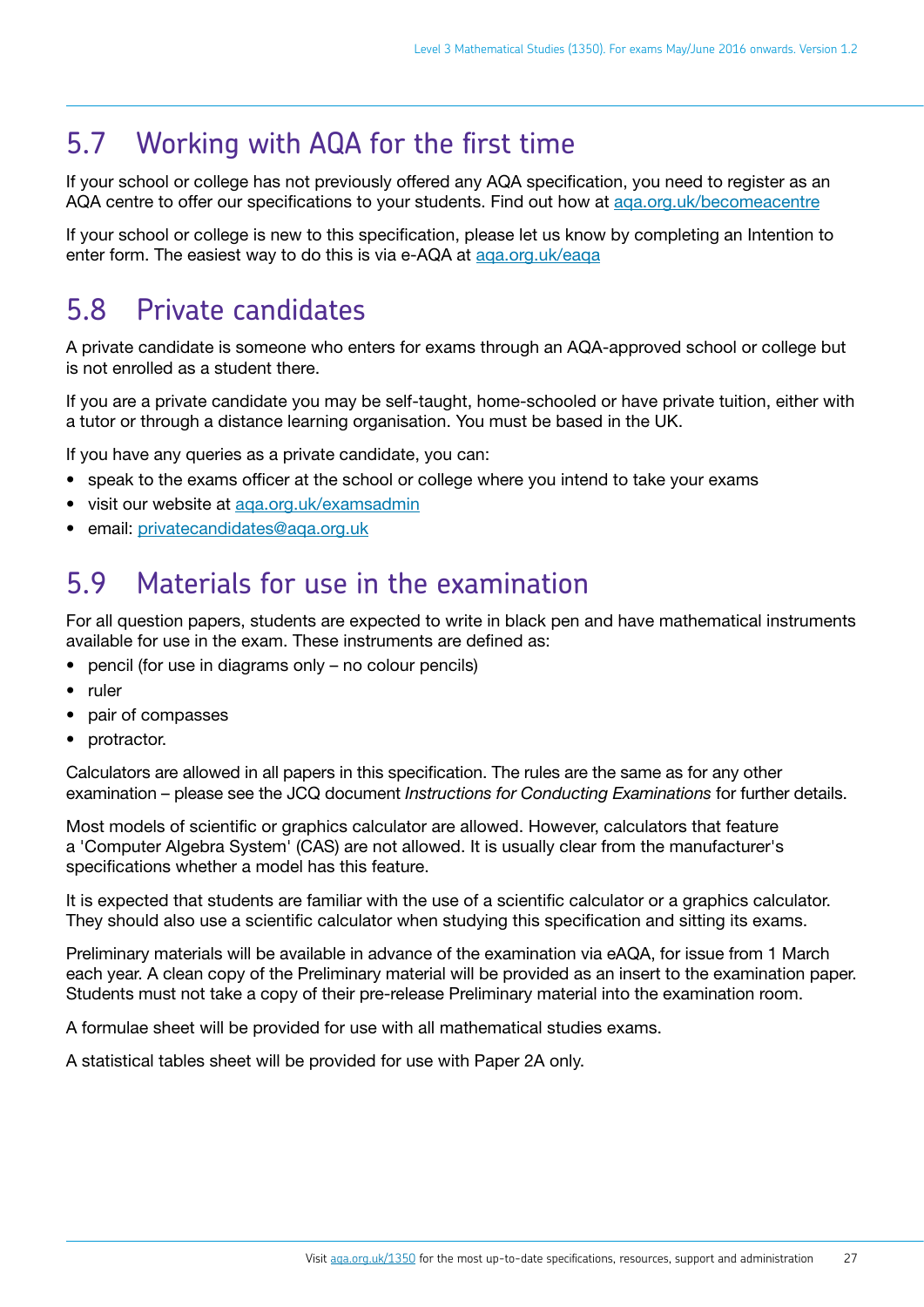# <span id="page-26-0"></span>6 Grade descriptions

These descriptions give a general indication of the level of attainment characteristic of each grade. These descriptions should be interpreted in relation to the content outlined in the Subject content section of this specification; they are not designed to define that content.

The grade awarded will depend on how well the student has met the assessment objectives (see the Scheme of assessment section). If a student has performed less well in some areas, this may be balanced by better performances in others.

## Level 3 Certificate Mathematical Studies

#### Grade A

Within the context of Level 3 Certificate Mathematical Studies, students demonstrate a good understanding and knowledge of the mathematical facts, concepts and techniques that are needed, drawing on the full range of defined and assumed content to carry out set tasks successfully.

Students manipulate mathematical expressions and use graphs, sketches, tables and diagrams, all with high accuracy and skill. They use mathematical language and symbols correctly and effectively in representing situations mathematically. When confronted with unstructured problems, they can often devise and implement an effective solution strategy, communicating it appropriately and effectively. If errors are made in their calculations or logic, these are sometimes noticed and corrected.

Students recall or recognise almost all the standard models and techniques that are needed, and select appropriate ones to represent a wide variety of situations in the real world. They correctly refer results from calculations using the model to the original situation; they give sensible interpretation of their results in the context of the original situation. Their responses include mathematical justifications, explaining their solutions to problems involving a number of features or variables. They make intelligent comments on the modelling assumptions and suggest possible refinements to the model.

Students understand how almost all situations presented in the examination may be translated into mathematics. They correctly refer the results of calculations back to the given context and usually make sensible comments or predictions. They can distil the essential mathematical requirements from given data or other mathematical information.

Students make appropriate and efficient use of contemporary calculator technology and other permitted resources, and are aware of any limitations to their use. They present results to an appropriate degree of accuracy without prompting.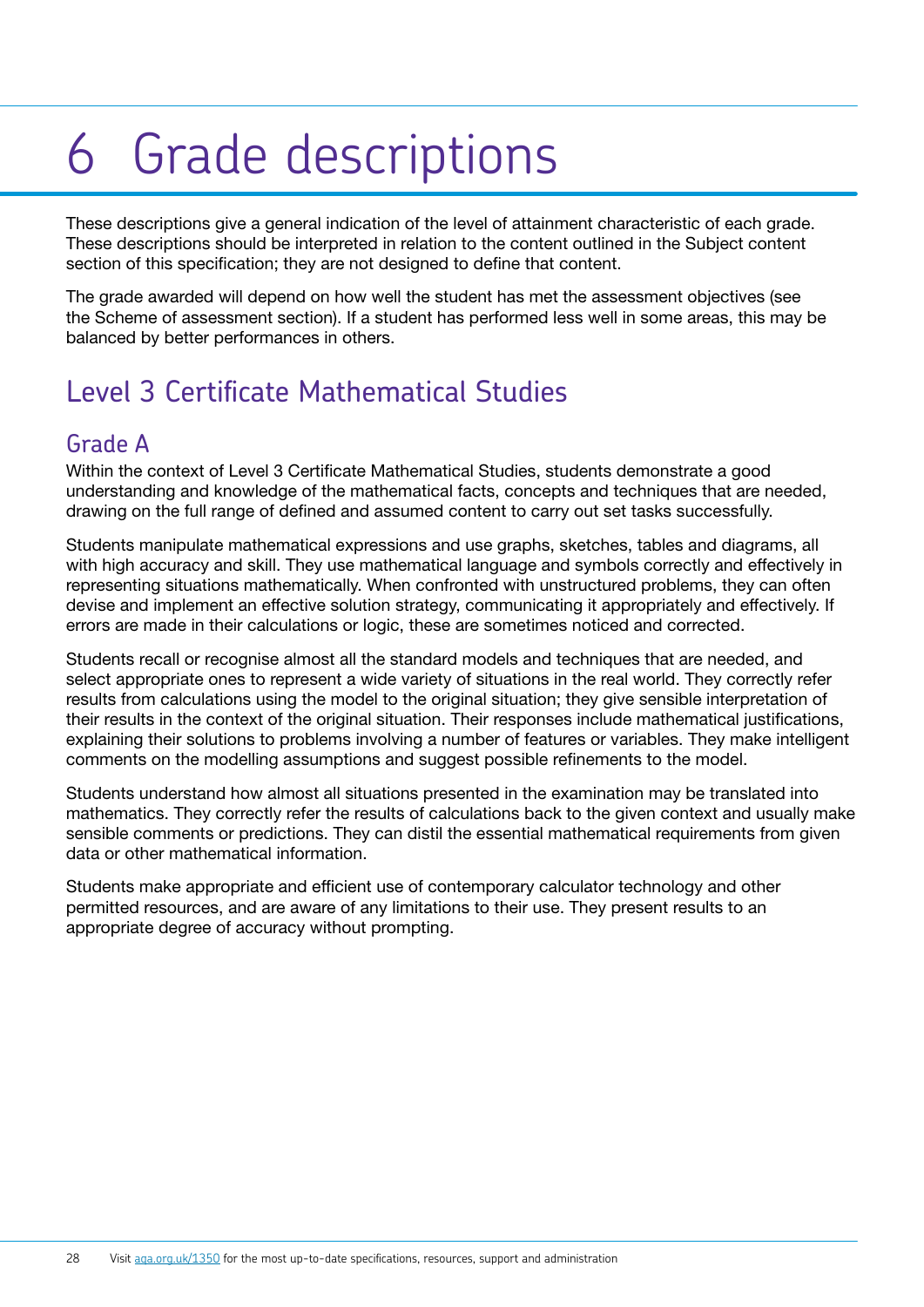### Grade E

Within the context of Level 3 Certificate Mathematical Studies, students demonstrate some understanding and knowledge of the mathematical facts, concepts and techniques required, showing competence and confidence in applying assumed content and some technical fluency with the defined content.

Students manipulate mathematical expressions and use graphs, sketches, tables and diagrams, all with some accuracy and skill. They sometimes use mathematical language correctly to represent situations and the processes they use in working through well-defined problems can be followed.

Students recall or recognise some of the standard models and techniques that are needed and sometimes select appropriate ones to represent a variety of situations in the real world. They sometimes correctly refer results from calculations using the model to the original situation; they try to interpret their results in the context of the original situation, but make little comment on possible refinements to a model.

Students sometimes understand how situations presented in the examination may be translated into mathematics. They sometimes correctly refer the results of calculations back to the given context and attempt to give comments or predictions. They distil some of the essential mathematical requirements from given data or other mathematical information.

Students often make appropriate and efficient use of contemporary calculator technology and other permitted resources. They sometimes present results to an appropriate degree of accuracy without prompting.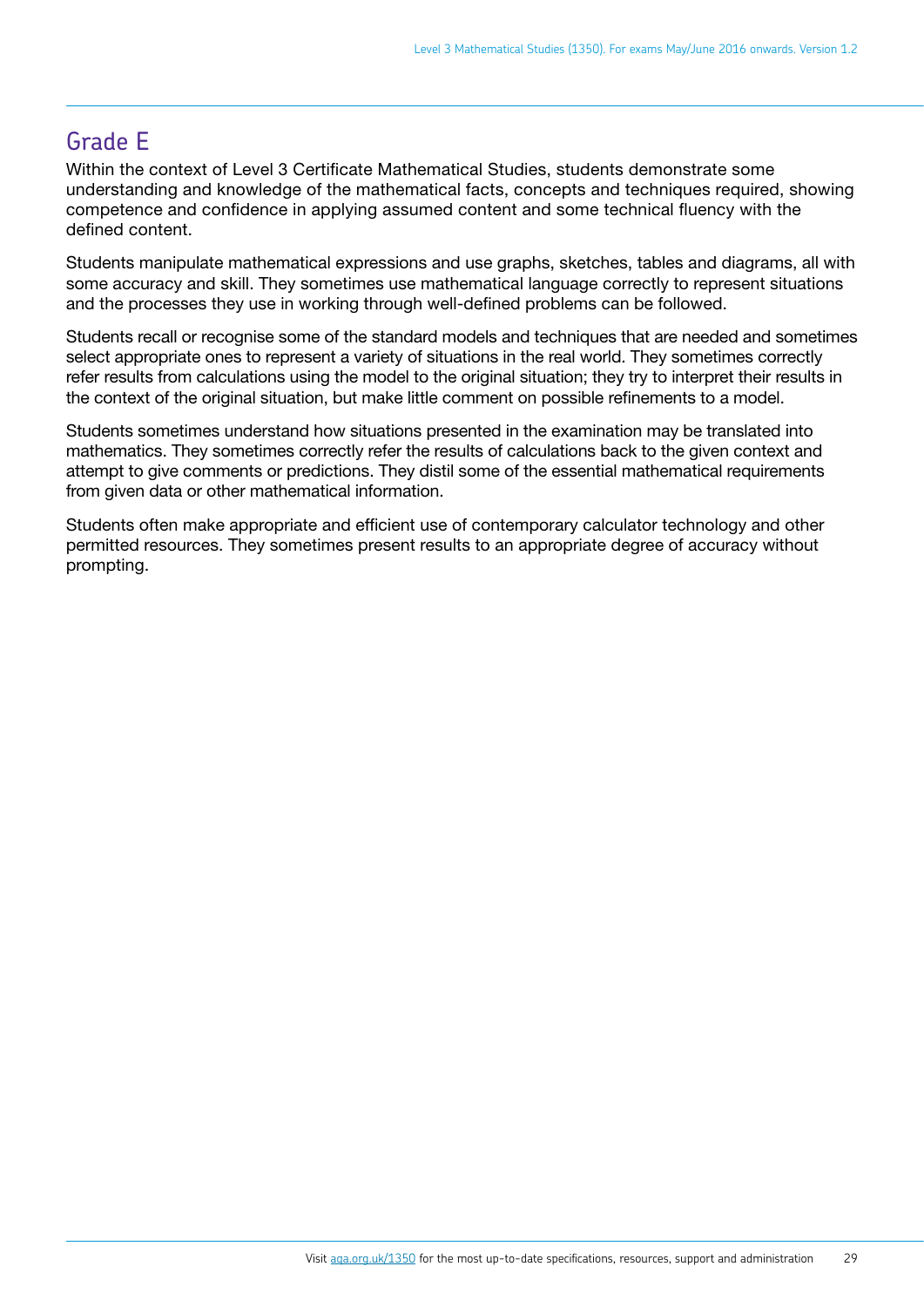# <span id="page-28-0"></span>7 Formulae sheet

These formulae are not required to be learnt. A clean copy of this formulae sheet will be issued to you in the examination.

# 7.1 Volume and surface area

| <b>Shape</b> | <b>Volume</b>                     | Surface area            |
|--------------|-----------------------------------|-------------------------|
| Cone         | $V = \frac{1}{3}\pi r^2 h$        | $A = \pi r l + \pi r^2$ |
| Sphere       | $V = \frac{4}{3}\pi r^3$          | $A = 4\pi r^2$          |
| Pyramid      | $V = \frac{1}{3}$ base $\times h$ |                         |

## 7.2 Financial calculation – Annual Equivalent Rate (AER)

The annual equivalent interest rate (AER), *r*, is given by

$$
r = \left(1 + \frac{i}{n}\right)^n - 1
$$

where  $i$  is the nominal interest rate, and  $n$  the number of compounding periods per year.

Note: the values of  $i$  and  $r$  should be expressed as decimals.

# 7.3 Financial calculation – Annual Percentage Rate (APR)

The annual percentage interest rate (APR) is given by

$$
C = \sum_{k=1}^{m} \left( \frac{A_k}{(1+i)^{t_k}} \right)
$$

where  $\pounds C$  is the amount of the loan,  $m$  is the number of repayments,  $i$  is the APR expressed as a decimal,  $\mathbf{\pounds}A_k$  is the amount of the *k*th repayment,  $t_k$  is the interval in years between the start of the loan and the *k*th repayment.

It may be assumed that there are no arrangement or exit fees.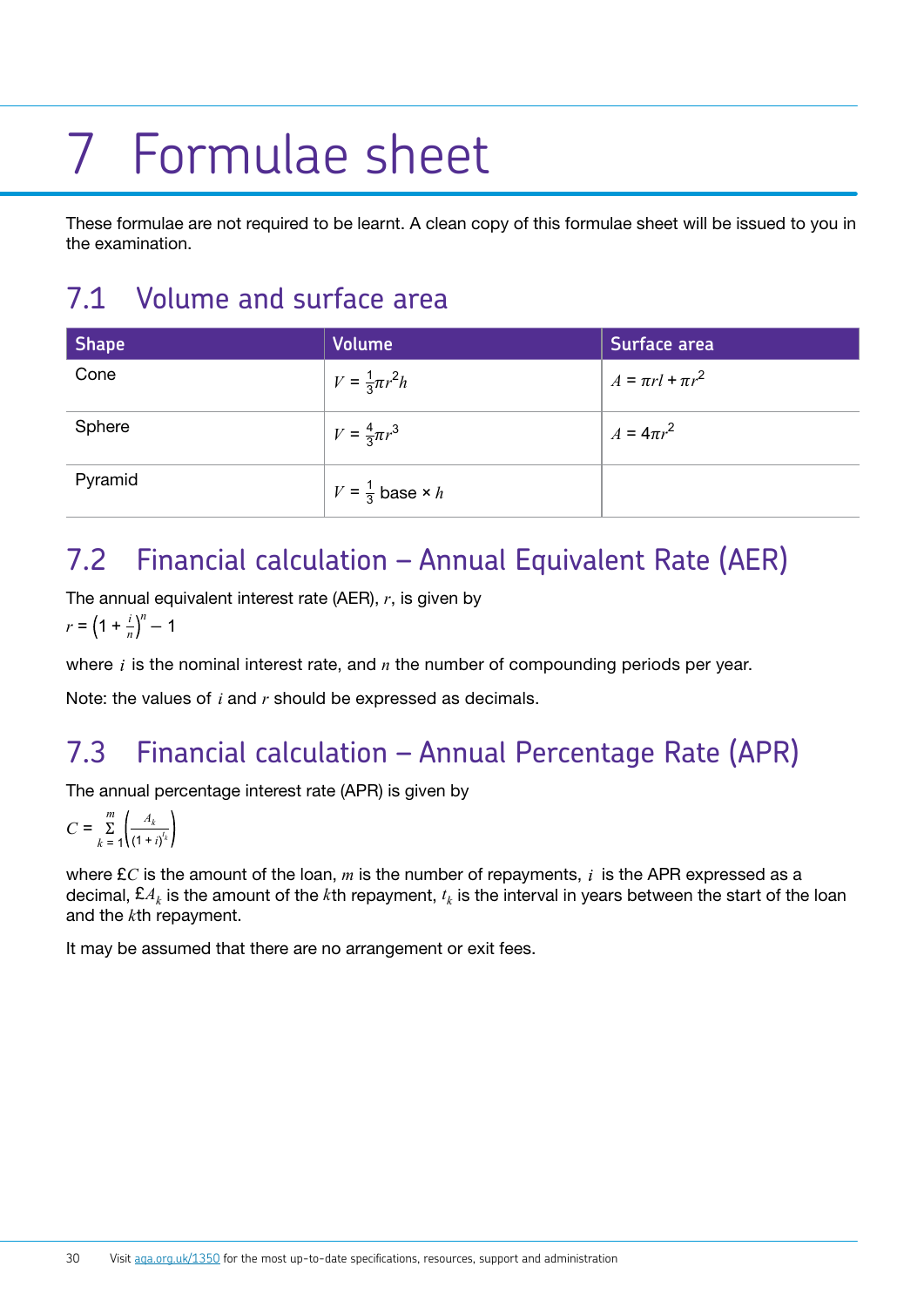# <span id="page-29-0"></span>8 Statistical tables

These statistical tables are required for use in Paper 2A only.

### 8.1 Table 1 – normal distribution function

The table gives the probability,  $p$ , that a normally distributed random variable  $Z$ , with mean = 0 and variance = 1, is less than or equal to *z*.

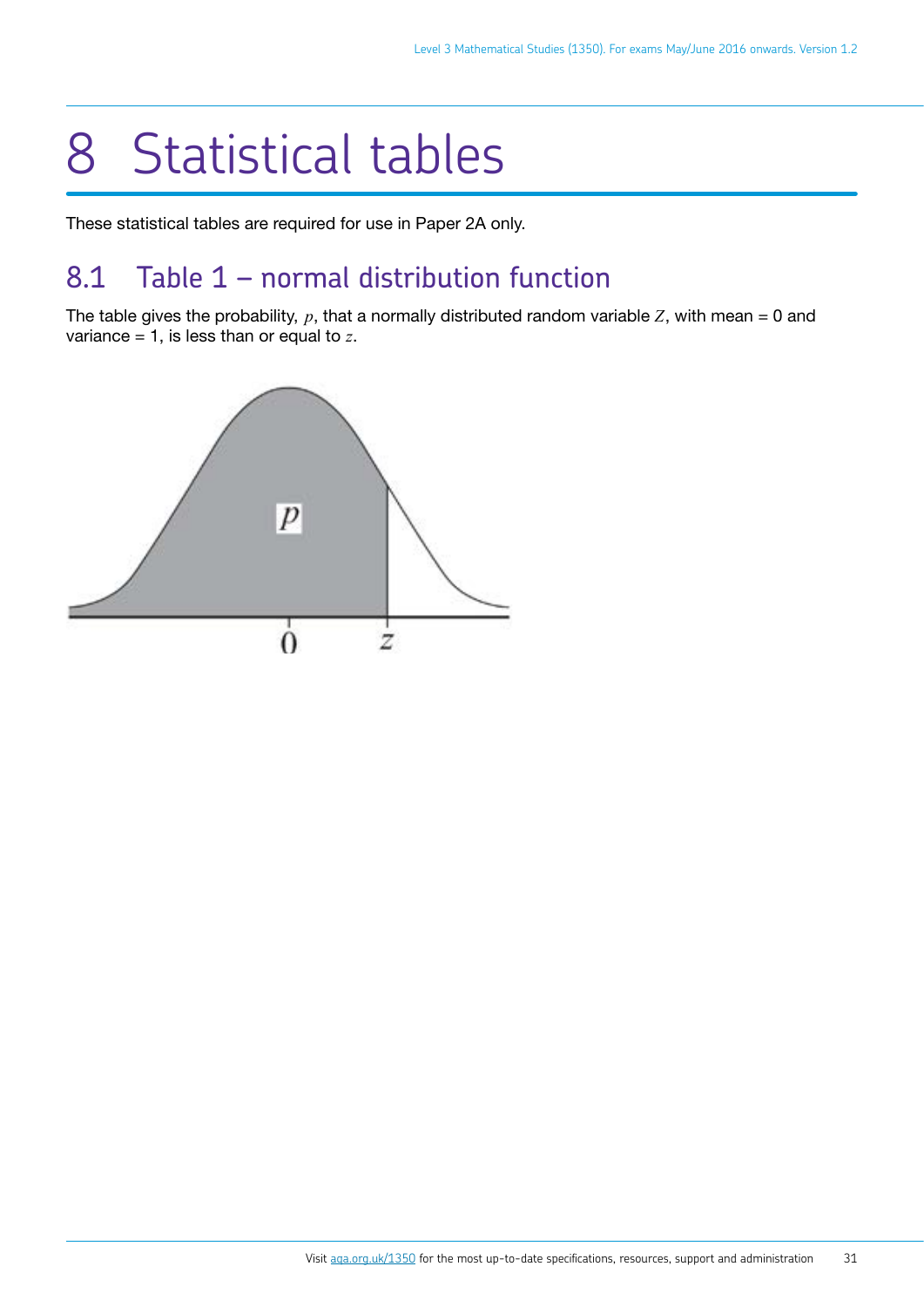| N                | 0.00    | 0.01    | 0.02    | 0.03               | 0.04    | 0.05    | $\overline{0.06}$ | 0.07    | 0.08    | 0.09    | $\mathbb{N}$     |
|------------------|---------|---------|---------|--------------------|---------|---------|-------------------|---------|---------|---------|------------------|
| 0.0              | 0.50000 | 0.50399 | 0.50798 | 197<br>0.51        | 0.51595 | 0.51994 | 0.52392           | 0.52790 | 0.53188 | 0.53586 | $\overline{0}$   |
| $\overline{C}$   | 0.53983 | 0.54380 | 0.54776 | 0.55172            | 0.55567 | 0.55962 | 0.56356           | 0.56749 | 0.57142 | 0.57535 | $\overline{C}$   |
| $0.\overline{2}$ | 0.57926 | 0.58317 | 0.58706 | 0.59095            | 0.59483 | 0.59871 | 0.60257           | 0.60642 | 0.61026 | 0.61409 | $0.\overline{2}$ |
| $0.\overline{3}$ | 0.61791 | 0.62172 | 0.62552 | <b>930</b><br>0.62 | 0.63307 | 0.63683 | 0.64058           | 0.64431 | 0.64803 | 0.65173 | $\frac{3}{2}$    |
| 0.4              | 0.65542 | 0.65910 | 0.66276 | 0.66640            | 0.67003 | 0.67364 | 0.67724           | 0.68082 | 0.68439 | 0.68793 | $\overline{0}$ . |
| 0.5              | 0.69146 | 0.69497 | 0.69847 | 0.70194            | 0.70540 | 0.70884 | 0.71226           | 0.71566 | 0.71904 | 0.72240 | 0.5              |
| $0.\overline{0}$ | 0.72575 | 0.72907 | 0.73237 | 0.73565            | 0.73891 | 0.74215 | 0.74537           | 0.74857 | 0.75175 | 0.75490 | o.o              |
| 0.7              | 0.75804 | 0.76115 | 0.76424 | 0.76730            | 0.77035 | 0.77337 | 0.77637           | 0.77935 | 0.78230 | 0.78524 | 0.7              |
| $0.\overline{8}$ | 0.78814 | 0.79103 | 0.79389 | 0.79673            | 0.79955 | 0.80234 | 0.80511           | 0.80785 | 0.81057 | 0.81327 | $\frac{8}{2}$    |
| $0.\overline{9}$ | 0.81594 | 0.81859 | 0.82121 | 0.82381            | 0.82639 | 0.82894 | 0.83147           | 0.83398 | 0.83646 | 0.83891 | 0.9              |
| $\frac{0}{1}$    | 0.84134 | 0.84375 | 0.84614 | 0.84849            | 0.85083 | 0.85314 | 0.85543           | 0.85769 | 0.85993 | 0.86214 | $\frac{0}{1}$    |
| $\overline{1}$   | 0.86433 | 0.86650 | 0.86864 | 0.87076            | 0.87286 | 0.87493 | 0.87698           | 0.87900 | 0.88100 | 0.88298 | 들                |
| $\frac{2}{1}$    | 0.88493 | 0.88686 | 0.88877 | 0.89065            | 0.89251 | 0.89435 | 0.89617           | 0.89796 | 0.89973 | 0.90147 | $\frac{2}{1}$    |
| $\frac{3}{1}$    | 0.90320 | 0.90490 | 0.90658 | 0.90824            | 0.90988 | 0.91149 | 0.91309           | 0.91466 | 0.91621 | 0.91774 | $\frac{3}{1}$    |
| $\frac{4}{1}$    | 0.91924 | 0.92073 | 0.92220 | 0.92364            | 0.92507 | 0.92647 | 0.92785           | 0.92922 | 0.93056 | 0.93189 | $\frac{4}{1}$    |
| 1.5              | 0.93319 | 0.93448 | 0.93574 | 0.93699            | 0.93822 | 0.93943 | 0.94062           | 0.94179 | 0.94295 | 0.94408 | $\frac{5}{1}$    |
| 1.6              | 0.94520 | 0.94630 | 0.94738 | 0.94845            | 0.94950 | 0.95053 | 0.95154           | 0.95254 | 0.95352 | 0.95449 | $\frac{6}{1}$    |
| $\overline{1}$ : | 0.95543 | 0.95637 | 0.95728 | 0.95818            | 0.95907 | 0.95994 | 0.96080           | 0.96164 | 0.96246 | 0.96327 | $\overline{1}$ . |
| $\frac{8}{1}$    | 0.96407 | 0.96485 | 0.96562 | 0.96638            | 0.96712 | 0.96784 | 0.96856           | 0.96926 | 0.96995 | 0.97062 | $\frac{8}{1}$    |
| $\frac{0}{1}$    | 0.97128 | 0.97193 | 0.97257 | 0.97320            | 0.97381 | 0.97441 | 0.97500           | 0.97558 | 0.97615 | 0.97670 | $\frac{0}{1}$    |
| 2.0              | 0.97725 | 0.97778 | 0.97831 | 0.97882            | 0.97932 | 0.97982 | 0.98030           | 0.98077 | 0.98124 | 0.98169 | 2.0              |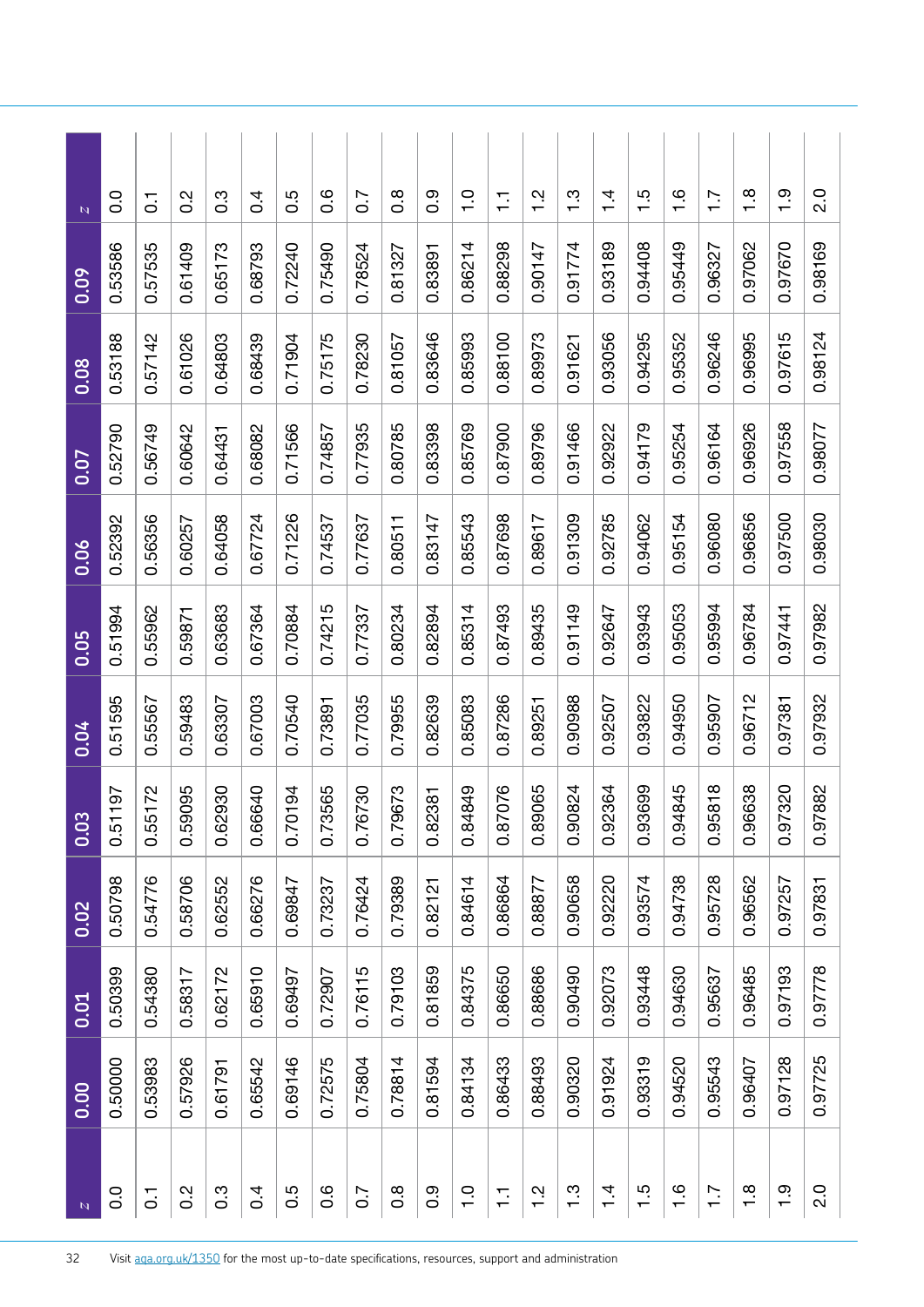| N               | 0.00    | 0.01    | 0.02    | $\overline{c}$<br>$\overline{0}$ | 0.04    | $\overline{0.05}$ | 0.06    | 0.07    | 0.08    | 0.09    | N                |
|-----------------|---------|---------|---------|----------------------------------|---------|-------------------|---------|---------|---------|---------|------------------|
| $\frac{1}{2}$   | 0.98214 | 0.98257 | 0.98300 | 8341<br>õ.<br>O                  | 0.98382 | 0.98422           | 0.98461 | 0.98500 | 0.98537 | 0.98574 | 7.<br>21         |
| 2.2             | 0.98610 | 0.98645 | 0.98679 | 8713<br>õ.<br>O                  | 0.98745 | 0.98778           | 0.98809 | 0.98840 | 0.98870 | 0.98899 | $2.\overline{2}$ |
| 2.3             | 0.98928 | 0.98956 | 0.98983 | 9010<br>ŏ.o                      | 0.99036 | 0.99061           | 0.99086 | 0.99111 | 0.99134 | 0.99158 | ვ<br>2           |
| $\frac{4}{2}$   | 0.99180 | 0.99202 | 0.99224 | 9245<br>ŏ.<br>O                  | 0.99266 | 0.99286           | 0.99305 | 0.99324 | 0.99343 | 0.99361 | ८.<br>२          |
| 2.5             | 0.99379 | 0.99396 | 0.99413 | 9430<br>ö<br>O                   | 0.99446 | 0.99461           | 0.99477 | 0.99492 | 0.99506 | 0.99520 | 2.5              |
| 2.6             | 0.99534 | 0.99547 | 0.99560 | 9573<br>ŏ.o                      | 0.99585 | 0.99598           | 0.99609 | 0.99621 | 0.99632 | 0.99643 | 2.6              |
| 2.7             | 0.99653 | 0.99664 | 0.99674 | 9683<br>ŏ.o                      | 0.99693 | 0.99702           | 0.99711 | 0.99720 | 0.99728 | 0.99736 | 2.7              |
| $\frac{8}{2}$   | 0.99744 | 0.99752 | 0.99760 | 9767<br>0.9                      | 0.99774 | 0.99781           | 0.99788 | 0.99795 | 0.99801 | 0.99807 | $\frac{8}{2}$    |
| o.i             | 0.99813 | 0.99819 | 0.99825 | 9831<br><u>ဝ</u><br>ဝ            | 0.99836 | 0.99841           | 0.99846 | 0.99851 | 0.99856 | 0.99861 | 0.<br>2          |
| o.o             | 0.99865 | 0.99869 | 0.99874 | 9878<br>õ.o                      | 0.99882 | 0.99886           | 0.99889 | 0.99893 | 0.99896 | 0.99900 | .<br>೧           |
| $\overline{3}$  | 0.99903 | 0.99906 | 0.99910 | 9913<br>õ.<br>O                  | 0.99916 | 0.99918           | 0.99921 | 0.99924 | 0.99926 | 0.99929 | $\overline{3}$   |
| 3.2             | 0.99931 | 0.99934 | 0.99936 | 9938<br>0.9                      | 0.99940 | 0.99942           | 0.99944 | 0.99946 | 0.99948 | 0.99950 | 3.2              |
| 3.3             | 0.99952 | 0.99953 | 0.99955 | 9957<br>0.9                      | 0.99958 | 0.99960           | 0.99961 | 0.99962 | 0.99964 | 0.99965 | 3.3              |
| $3\overline{4}$ | 0.99966 | 0.99968 | 0.99969 | 9970<br>$\overline{0}$           | 0.99971 | 0.99972           | 0.99973 | 0.99974 | 0.99975 | 0.99976 | 3.4              |
| 3.5             | 0.99977 | 0.99978 | 0.99978 | 9979<br>0.9                      | 0.99980 | 0.99981           | 0.99981 | 0.99982 | 0.99983 | 0.99983 | 3.5              |
| 3.6             | 0.99984 | 0.99985 | 0.99985 | 9986<br>õ.o                      | 0.99986 | 0.99987           | 0.99987 | 0.99988 | 0.99988 | 0.99989 | ვ.<br>თ          |
| 3.7             | 0.99989 | 0.99990 | 0.99990 | 0666<br>õ.<br>Ö                  | 0.99991 | 0.99991           | 0.99992 | 0.99992 | 0.99992 | 0.99992 | 3.7              |
| 3.8             | 0.99993 | 0.99993 | 0.99993 | 9994<br>õ.o                      | 0.99994 | 0.99994           | 0.99994 | 0.99995 | 0.99995 | 0.99995 | <u>ვ</u>         |
| 3.9             | 0.99995 | 0.99995 | 0.99996 | 9996<br>õ.o                      | 0.99996 | 0.99996           | 0.99996 | 0.99996 | 0.99997 | 0.99997 | 3.9              |